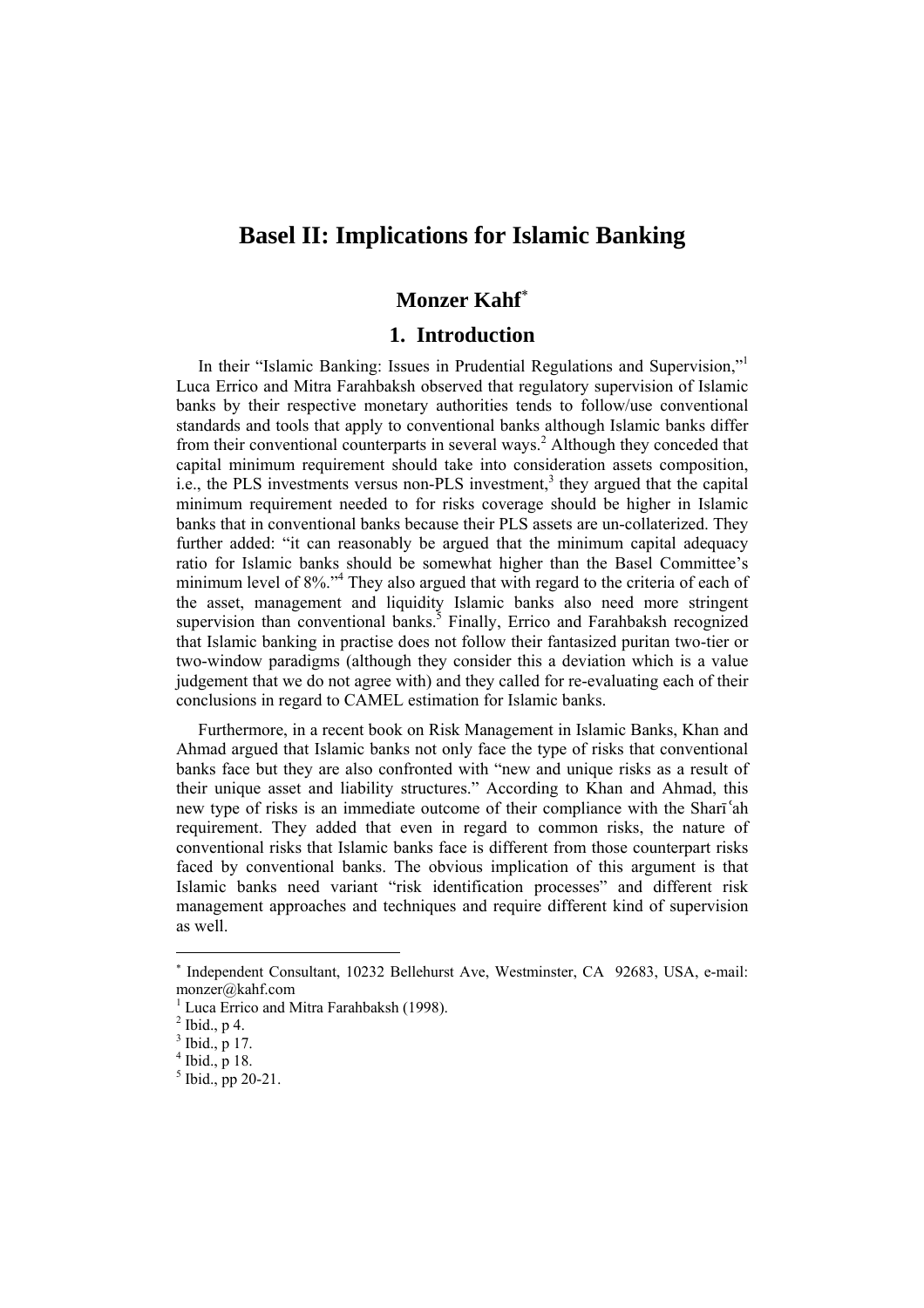On the other hand, Basel Agreements, both I and II, are concerned with adequacy of capital that can stand up to the risks a financial institution may be exposed to so that if a certain minimum capital is maintained, the financial institution and the financial industry is protected from instability that may lead to insolvency.

This paper aims to examine the bearings that the Proposed Basel II accord may have on the Islamic banking practises. Keeping in mind that the Basel II proposals focus on risk treatment, their main objectives are centred on the calculation of minimum capital requirement that is necessary to promote stability and solvency in the banking industry. Out of this focused concern the proposals also deal with supervision procedures and supportive requirement that enhance market discipline within individual banking institutions.

This paper shall attempt to reach its objective in three sections. Section One will summarize the main concerns of the Basel II proposals and Section Two will examine the Islamic financing modes and practises that are sensitive to these proposals while Section Three will focus on the expected effects of the Basel II Accord on the Islamic financing modes and the Islamic banks' practises and on the necessary adjustment in the latter to accommodate the ideas floated in the New Basil proposed accord. Unlike both Errico and Farahbaksh who followed a dogmatic approach based on pre-assuming either of two paradigms for Islamic banks and unlike the theoretical approach of Khan and Ahmad, we will proceed in looking at the Islamic banks actual practises and the composition of their assets and liabilities as indicated in their balance sheets and financial reports.

### **2. Risks Addressed in the Basel II and Adequacy of Capital**

The Basel II Proposed Accord, as expressed in its consultative version published for comments in July 2003, aims at establishing measures and criteria that enhance the stability and protect the solvency of the banking industry. It focuses on three pillars: A minimum capital requirement that is adequate to stand up to the risks a bank is exposed to, a supervisory review process that assures capital adequacy and a market discipline that aims to complement the first two pillars by enhancing market assessment of a financial institution and its capital adequacy by piecing together key informational bits a financial statement is made required to disclose. It is obvious that capital adequacy entails the whole story of risks and their assessment; a matter that puts the types of risks and processes of their assessment in the core of the Basel II Accord.

### **2.1 The First Pillar – Calculation of Minimum Capital Requirement**

### *Risks Identified in Basel II*

Although the proposed Basel Accord II is only concerned with risks from the point of view of its treatment of capital adequacy, it is in the interest of this paper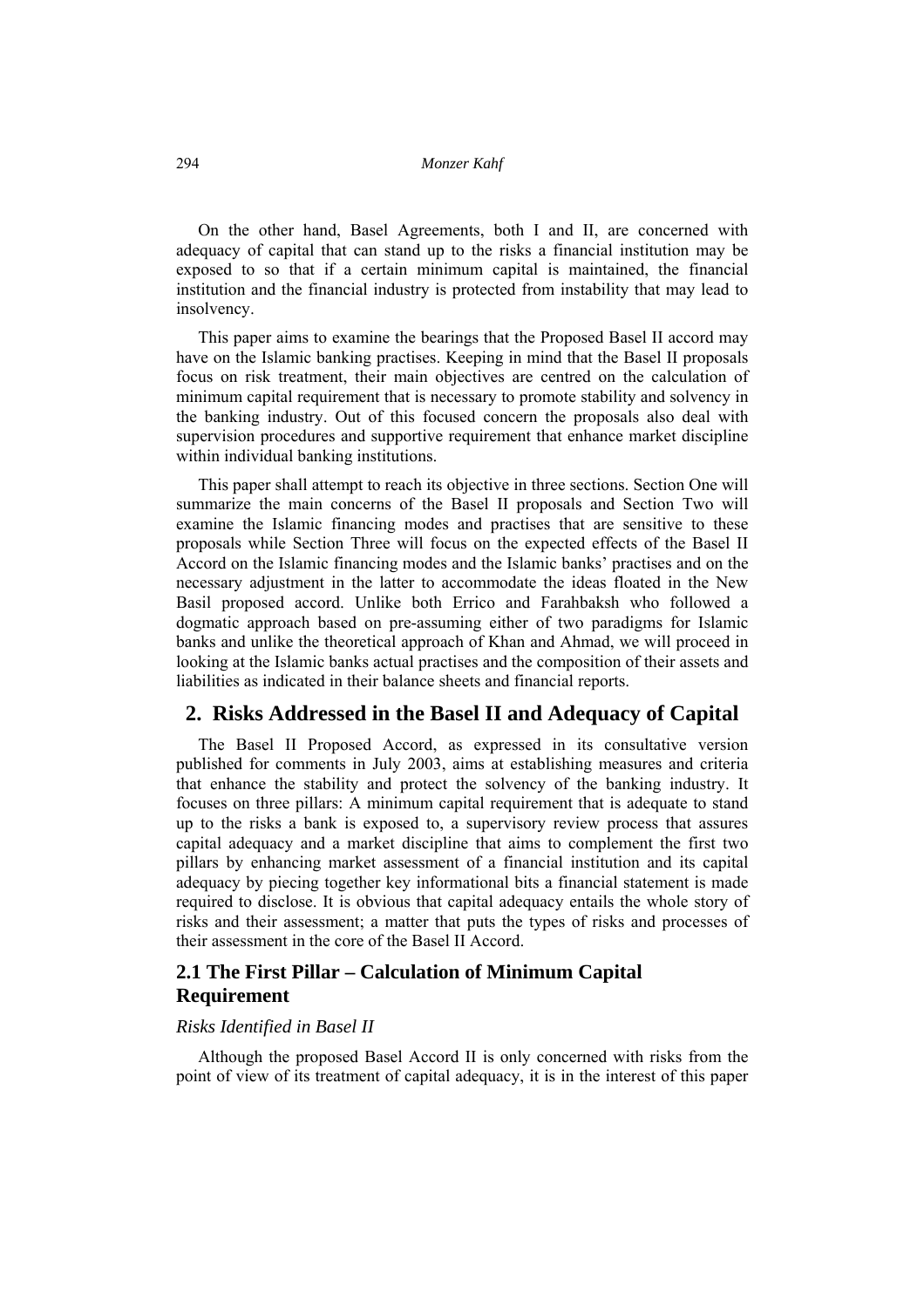to look at the different kinds of risk an Islamic bank is normally exposed to and their respective effect on its capital adequacy. Understood as uncertainly about the outcome, risks may relate to positions held as components of the bank's assets or liabilities; they may also relate to people, systems and processes with which a bank is involved; and risks may be caused by external or internal factors.

Hence, according to sources/causes of risks, we may have external risks that may be caused by changes in policies and regulations of the banking supervisory authority (regulatory risk) or by macro and external factors that affect the rates of benchmarks, such as LIBOR, that are used in determining the rate of mark up in Islamic banks (call it interest rate risk); we have a risk that relates to the fulfilment of obligations by debtors of the IB (credit risk), There is also a group of risks, together called operational risks, that relate to people/staff of the Islamic bank itself, including error, negligence and fraud, to systems and technology used in the IB, to litigation processes and/or to the processes and procedures adopted in the IB; and finally we have trading book risks that are caused by price change of assets held by the IB at any moment of time, such as financial instruments and commodities.

Among all the different kinds of risks, the New Basel Capital Accord, especially its latest consultative document of April 29, 2003, is mostly devoted to the calculation, supervision and market disciplining of minimum capital requirement to meet the challenges of credit risk, operational risks and trading book risks, the latter result from changes in the market prices of marketable portfolio. Pillar 1 that is devoted to the calculation of minimum capital requirement did not give much attention to certain external risks especially changes in the benchmark on the ground that these kinds of risks are intrinsic to the main role of management and must be taken care of by its daily business decisions and that it is difficult to have consensus on methodologies of calculating their effect on capital adequacy; besides the fact that changes in the benchmark only reflect lost opportunities rather than the actual existing contractual relationships between a financial institution and its debtors. Consequently, the New Basel Accord took the position of leaving these kinds of risk to the discretion of the supervisory authorities and dealt with them only under Pillar 2.

#### *Credit Risk and the Minimum Capital Requirement*

Basel II goes on to set the general rules for estimating the credit risk associated with each kind of assets. It classifies a bank's assets on the basis of kind of debtors, collaterals or nature of the assets into 13 kinds as follows:

- 1. Claims on sovereigns,
- 2. Claims on non-central government public sector entities,
- 3. Claims on multilateral development banks,
- 4. Claims on banks,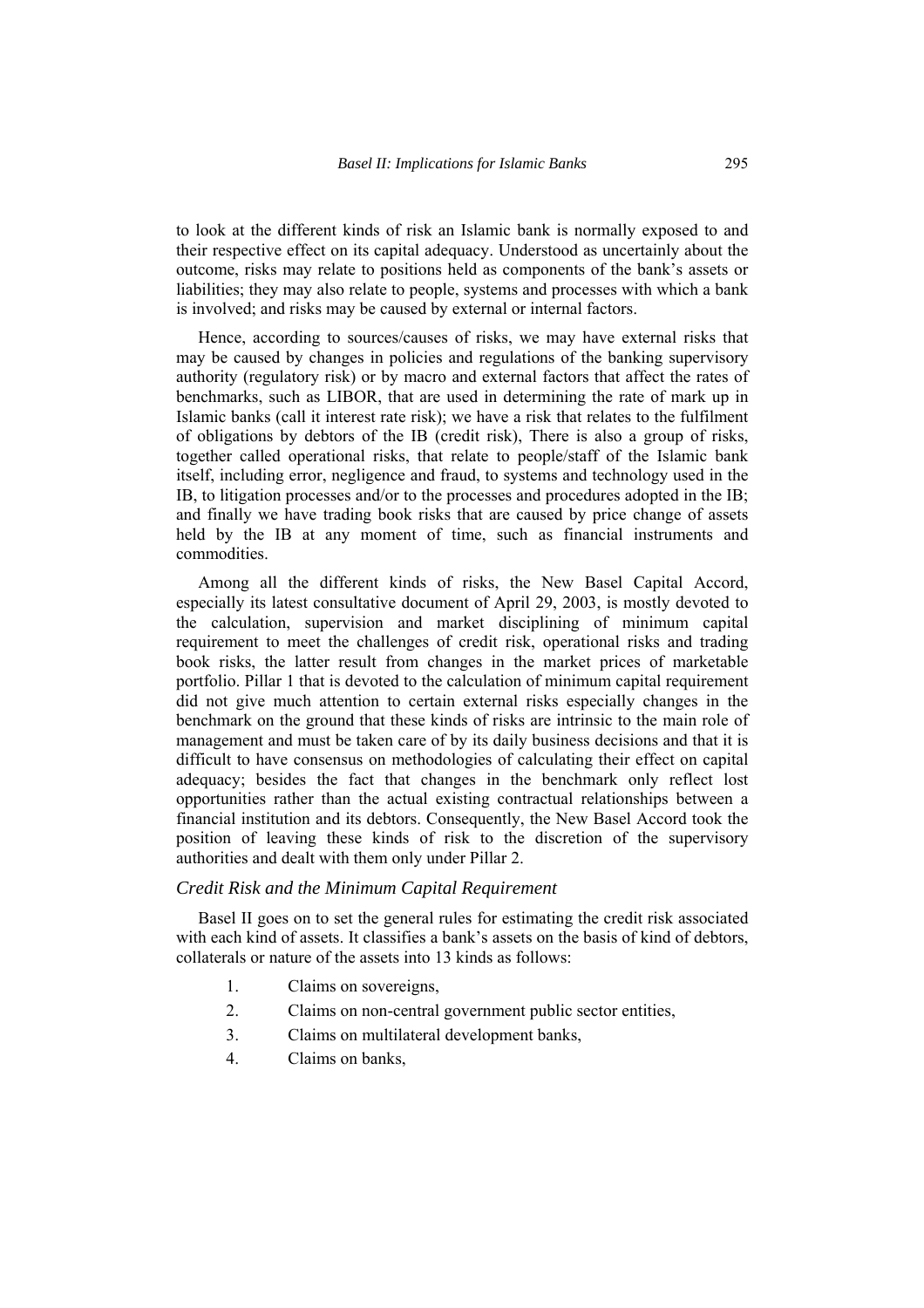- 5. Claims on securities firms,
- 6. Claims on corporates
- 7. Claims included in the regulatory retail portfolios
- 8. Claims secured by residential property
- 9. Claims secured by commercial real estate
- 10. Past due loans
- 11. Higher-risk categories
- 12. Other assets
- 13. Off-balance sheet items

It should be noticed that while the first 7 categories of assets relate risks to the kind of debtors the last 4 looks at risks from the point of view of the nature of the asset itself and categories 8 and 9 focus on the security attached to the asset.

Furthermore, for the purpose of calculating the minimum capital requirement, all risk weights are applied on the assets items after the deduction of provisions, i.e., net of all provisions required by the usual accounting and auditing regulations and sound practises.

### *Credit Risk Assessment*

Essentially, the Basel II proposals accommodate three approaches to estimate the risk associated with each kind of assets: the standardized approach, the internal rating-based approach and the advanced measurement approach. No matter which method is used, the total of credit-risk-weighted assets will be used in the calculation of minimum capital that should be required by the supervisory authority.

The standardized methodology requires individual banks to depend on external credit assessment by approved institutions in determining the risk rating of their assets and for each of the above mentioned 13 kinds of assets, the Accord suggests a given weight corresponding with each such rating. Table 1 below gives an example of these risk weights under simplified assumptions.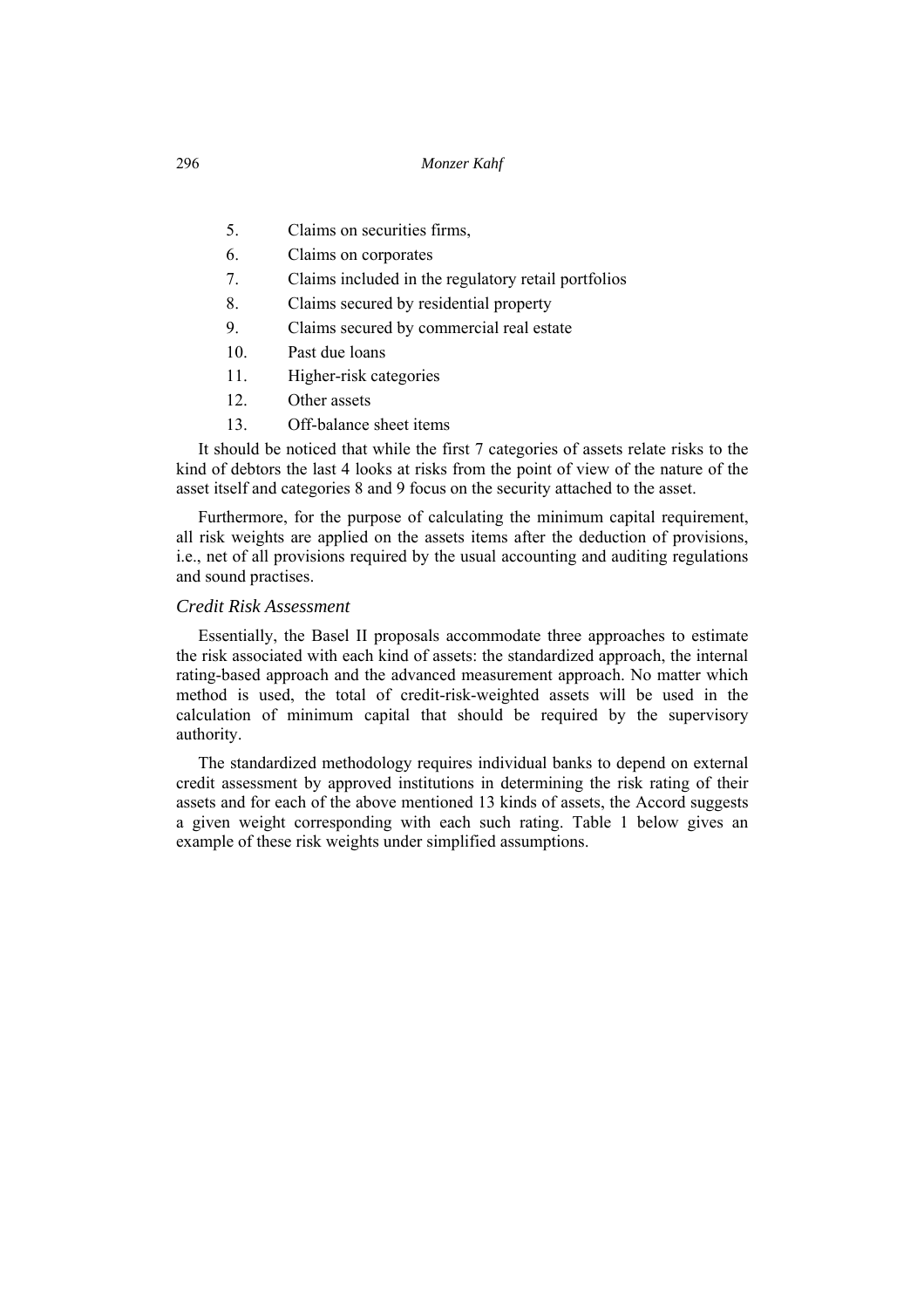| Rating<br>Kind of asset |                                                            | A to<br>$AA-$ | $A+$<br>to A- | $BBB+$<br>to BBB- | $BB+$<br>to $B-$ | Below<br>$B-$ | Unrated |
|-------------------------|------------------------------------------------------------|---------------|---------------|-------------------|------------------|---------------|---------|
| 1 & 2                   | $\overline{\text{Clains}}$ on<br>sovereigns<br>and PSE     | $0\%$         | 20%           | 50%               | 100%             | 150%          | 100%    |
| 3                       | Claims on<br>multilateral<br>dev. Banks                    | $0\%$         |               |                   |                  |               |         |
| 4 & 5                   | Claims<br><sub>on</sub><br>banks<br>&<br>security<br>firms | 20%           | 50%           | 100%              | $100\%$          | 150%          | 100%    |
| 6                       | Claims<br>on<br>corporates                                 | 20%           | 50%           | 100%1             |                  | 150%2         | 100%    |

*Table 1: Simplified Sample of Risk Weights Assigned to Ratings* 

For rating BBB+ to BB- .

For rating below BB- .

External credit assessment institutions (ECAI) must be approved by national supervisory authorities on the basis of the following six criteria:

1. Objectivity: an ECAI must have a substantiated historical experience of rigorous and systemic assessment that is responsive to changes in financial conditions.

2. Independence: especially for corporate influence of the financial institutions as well as from political subjectivities that may influence the rating.

3. Transparency: This includes public availability of assessment methodology as well as accessibility of the rating to all domestic and international concerned institutions.

4. Disclosure: rules and approaches of assessment methodology must be disclosed including the definition of each rating, the meaning of default, the qualitative and quantitative criteria applied in assessment, etc.

5. Resources: This includes accessibility to top and middle management of the rated institutions and to internal information on continuous basis.

6. Credibility: It denotes acceptability of a ECAI by undiscriminatory classes of rating users including investors, insurers, business partners.

### *Risk Assessment of Categories of Interest to Islamic Banks*

Of course, Islamic banks have assets distributed into all the 13 categories mentioned above. But since we only give the suggested risk weights of the first six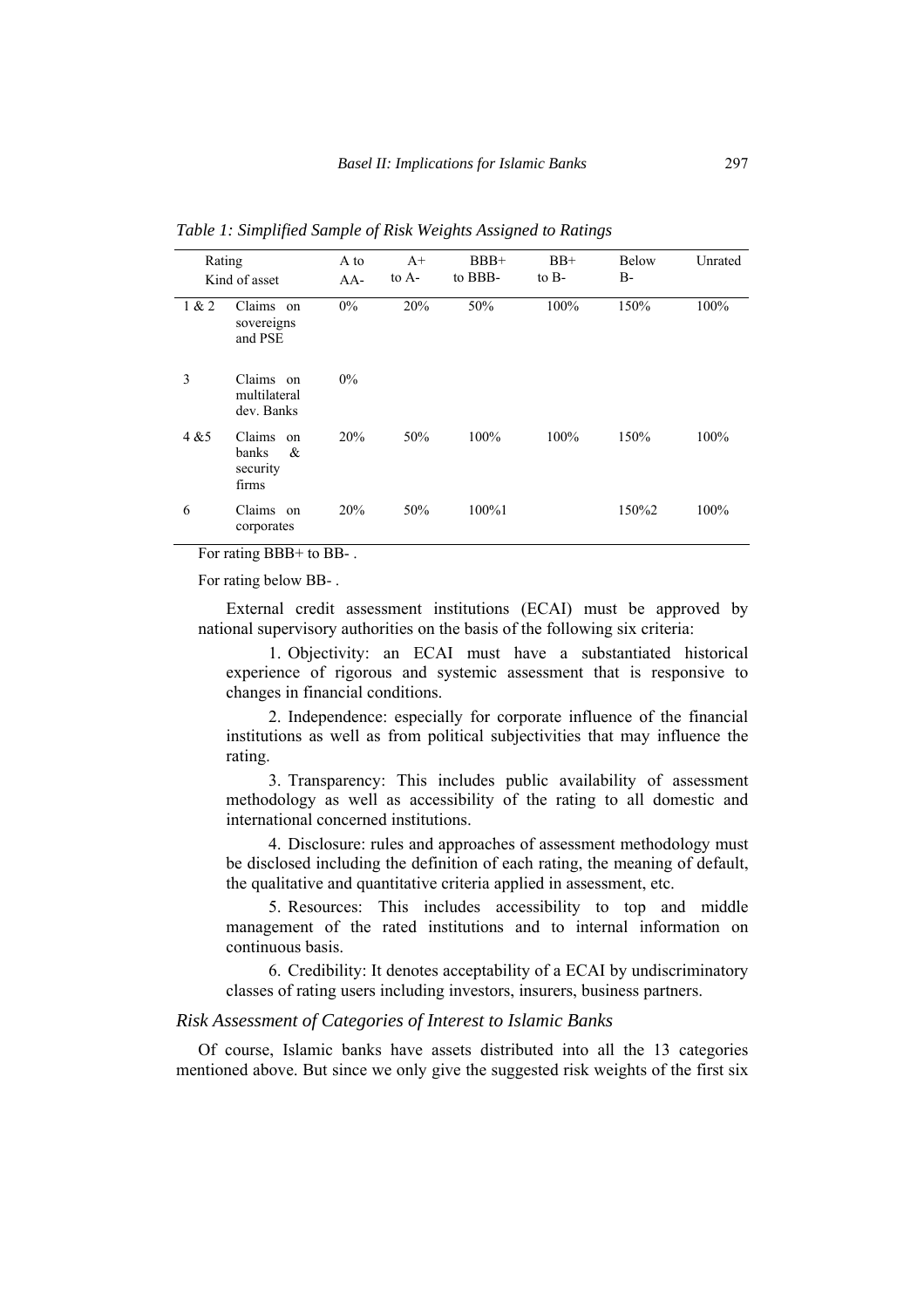in the simplified example a quick look at the Basel II treatment of risk weighing in the other categories of assets is worthy of a special attention because of their substantial presence in Islamic banks.

For claims included in the regulatory retail portfolios, the suggested risk weight is 75% provided that these claims are on individuals or small businesses; a result of revolving credits, lines of credit, loans and leases (including instalment loans, auto loans and leases, student and educational loans and personal finance) and small business facilities; sufficiently diversified (e.g., no aggregate exposure to one party can exceed 0.2% of the overall regulatory retail portfolio) and no total exposure to one party can exceed a given amount determined by the supervisory authority.

For claims secured by residential properties and commercial properties, the suggested risk weights are 35% and 100% respectively provided that the regulatory authority is satisfied as to the adequacy of these weights and it can increase them as it deems appropriate.

For past due secured loans for more than 90 days, the suggested risk weights range from 100% to 150% depending on the rate of provision that is deducted from the aggregate amount of such loans. At the same time the supervisors are asked to set strict criteria for collateral and to reduce the risk weights if the quality of collateral and loans permits.

For high risk claims, the suggested risk weights are set at 150% or as high as 350% depending on certain criteria whose application is left to the discretion of the supervisory authority. High risk claims include claims on sovereigns, public sector entities, banks, and securities firms rated below B-, claims on corporates rated below BB-, past due loans, securitization claims that are rated between BB+ and BB-, venture capital and equity investment.

For other assets, the suggested risk weights are set at 00% or higher depending on the nature of asset and the discretion of the supervisor. These other assets include: investments in equity and regulatory capital instruments issued by banks or securities firms.

For off-balance sheet items, the Basel II suggests a set of conversion factors that vary between 20% and 100% according to the nature of the item, the quality of collateral and the term of the commitment.

#### *The Internal Rating-Based Methodology*

The internal rating-based approach may be opted by some banks subject to certain qualification requirements. These requirements explained in part H of the Basel II Accord documents. They "are set out in 11 separate sections concerning: (a) composition of minimum requirements, (b) compliance with minimum requirements, (c) rating system design, (d) risk rating system operations, (e) corporate governance and oversight, (f) use of internal ratings, (g) risk quantification, (h) validation of internal estimates, (i) supervisory LGD and EAD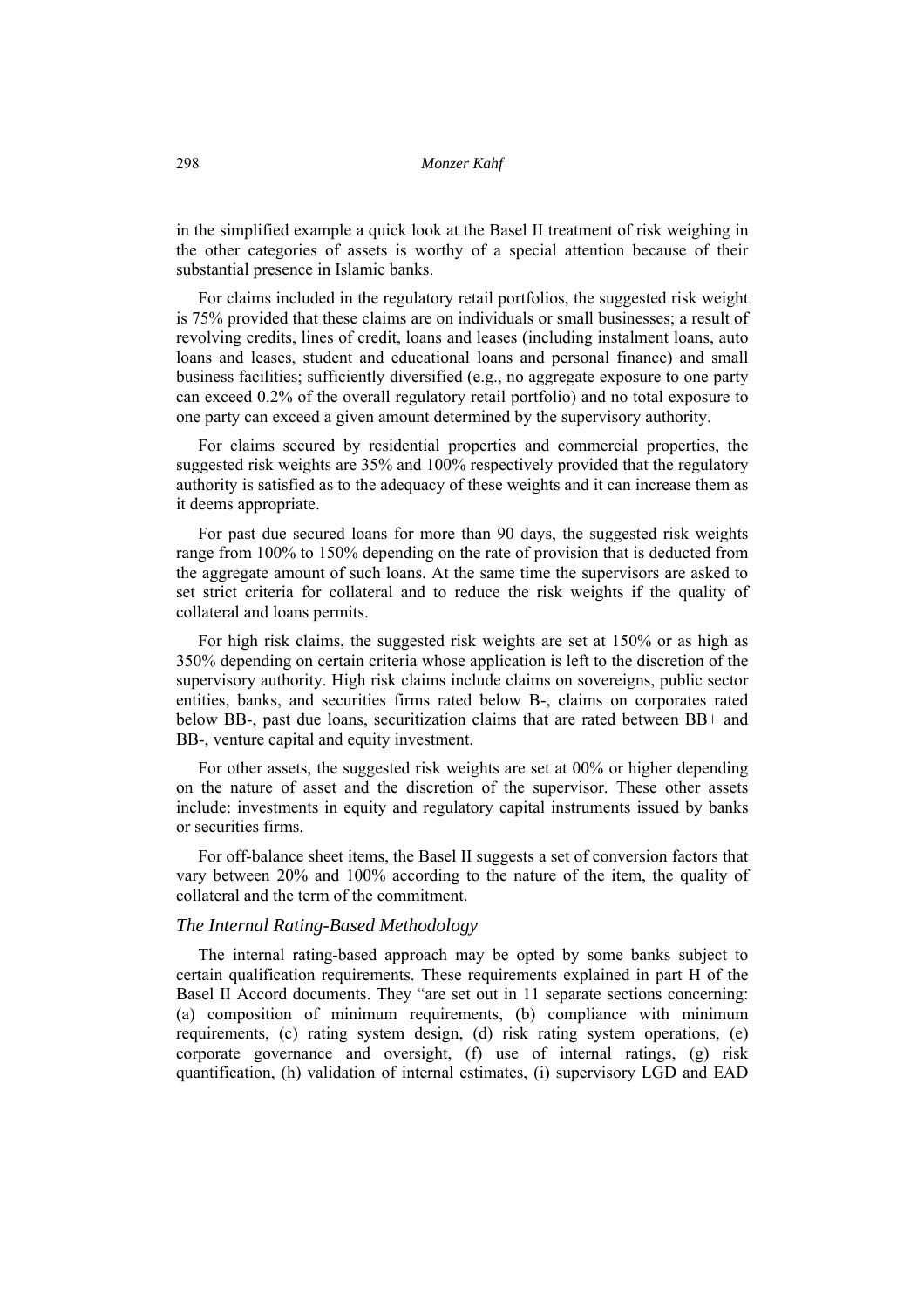estimates, (j) calculation of capital charges for equity exposures, and (k) disclosure requirements."6 The objective of these requirements is to assure that banks have the "abilities to rank order and quantify risk in a consistent, reliable and valid fashion."<sup>7</sup> To be able to rely on an internal rating-based approach, a bank must demonstrate to its supervisor that it has a consistent rating system that is able to quantify the risk weights of its assets in accordance with the best practises and guidelines given in the Accord and from time to time by the supervisory authorities.

The rating system of the bank must set standards for sovereign, corporate and other bank's exposures that are compatible with the recommendations of the Accord. Each debtor must be assigned a risk grade for debtor's default that will be applied to all exposure to this specific debtor. In addition a second dimension of risk assessment must reflect transaction specific factors, such as collateral, seniority, product type, etc.

In determining the Minimum capital requirement, risk estimates according to the internal rating-based approach must identify all risk components that include measures of the probability of default, loss given default, the exposure at default, and effective maturity.

Banks are required to categorize their exposures into broad classes of assets with different underlying risk characteristics. These classes of assets are: corporate, sovereign, bank, retail, and equity; and each class will have different sub-classes. For instance, from the point of view of risk estimation, the corporate class is divided into five sub-classes as follows: project finance, object finance, commodities finance, income-producing real estate, and high-volatility commercial real estate.

Once the risk components are identified and calculated for each sub-class of asset as well as for each debtor and type of exposure, risk weight functions may be determined that will be applied to the different sub-classes of assets in calculating the value of risk-weighted assets that will be used in determining the minimum capital requirement that is necessary to meet credit risk exposure of the bank.

Finally, the Advanced Measurement Approach requires banks to use their internal risk measurement system to estimate the credit-risk-weighted assets, using the quantitative and qualitative criteria as suggested in the Proposals and subject to a few strict qualification criteria and the discretion of the supervisory authorities.

<sup>&</sup>lt;sup>6</sup> The New Basel Capital Accord, consultative document of April 29, 2003, Part H Section 349.

 $<sup>7</sup>$  Ibid., Section 350.</sup>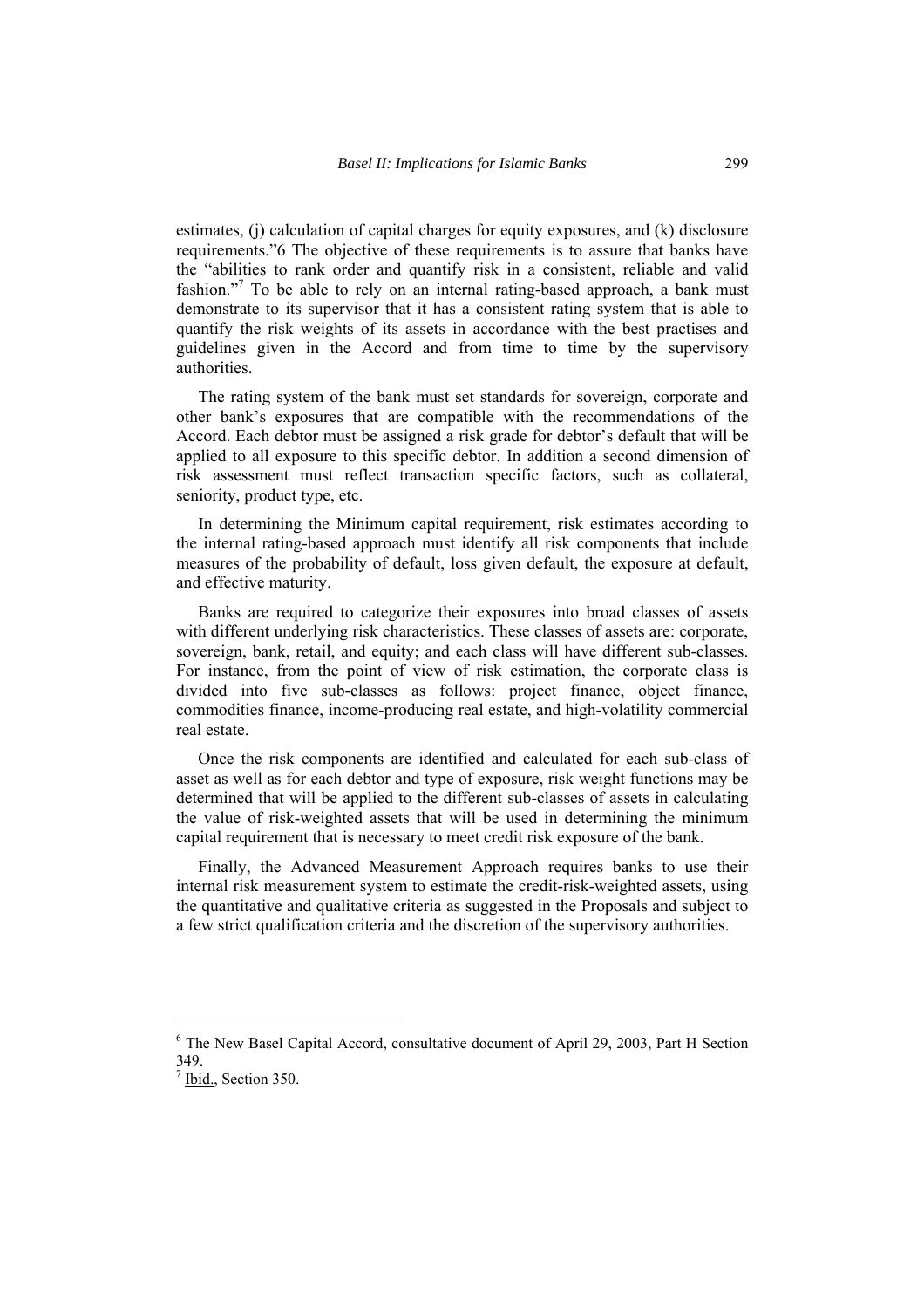#### *Minimum Capital required for Credit risk exposure*

Once the credit-risk-weighted assets are calculated, the minimum capital requirement for the bank is calculated by adding the total of credit-risk-weighted assets to the product of the capital requirement for operational and market risks, $8$  by 12.5% (i.e. The reciprocal of the minimum capital ratio of 8%) an using the sum as denominator; the numerator should be the regulatory capital (Section 22).

 The ratio for total capital must not go below 8% and the tier 2 must be not less than 100% of tier 1. Tier 1 capital consists essentially of paid up shareholders' principal plus disclosed reserves and retained earnings or all forms of permanent capital that is able to absorb losses; good will is deducted from tier  $1.9^\circ$  Subject to certain limitations, tier 2 capital includes: undisclosed reserves, asset revaluation reserves, general provisions and general loan-loss reserves, hybrid capital instruments and subordinated debt.<sup>10</sup>

#### *Operational Risks and Minimum Capital Requirement*

The Committee of Basel II defines operational risks as "the risk of loss resulting from inadequate or failed internal processes, people and systems or from external events." It is the risk of faulty system, people or procedures regardless of whether the fault is intentional, such as fraud or theft or unintentional such as internet or electricity failure and regardless of whether the loss is caused by outsiders such as changes in regulatory policies or insiders such as inadequate or incompetent internal safely procedures. Operational risk includes legal risk, but excludes strategic and reputational risks.

The Basel II Proposed Accord suggest either of three methods to measure the minimum capital requirement for operational risk exposure and leaves the choice between them to the supervisory authority. These three methods are: the Basic Indicator Approach, the Standardized Approach and the Advanced Measurement Approach. They are considered as three levels of development and advancement and the Committee suggests moving from one to the other as banks become "more sophisticated" in their tools of measuring operational risk. It also recommends that the more a bank is internationally active the more sophisticated it is supposed to be in measuring operational risks.

The Basic Indicator Approach is simple. It takes the moving average gross income over the past three years as a proxy of the size of operational risk exposure and suggests a parameter of 15% to calculate the minimum capital required to stand for this kind of risk. The parameter is derived from industry wide studies

 $\frac{8}{9}$  Market risk is incorporated in trading book risks (see Section 642).

<sup>&</sup>lt;sup>9</sup> Press Release of October 27, 1998 and International Convergence of Capital Measurement and Capital Standards of the Basel Committee on Banking Supervision.

<sup>&</sup>lt;sup>10</sup> Ibid., see also Section 22 of the New Basel Capital Accord, consultative document of April 29, 2003.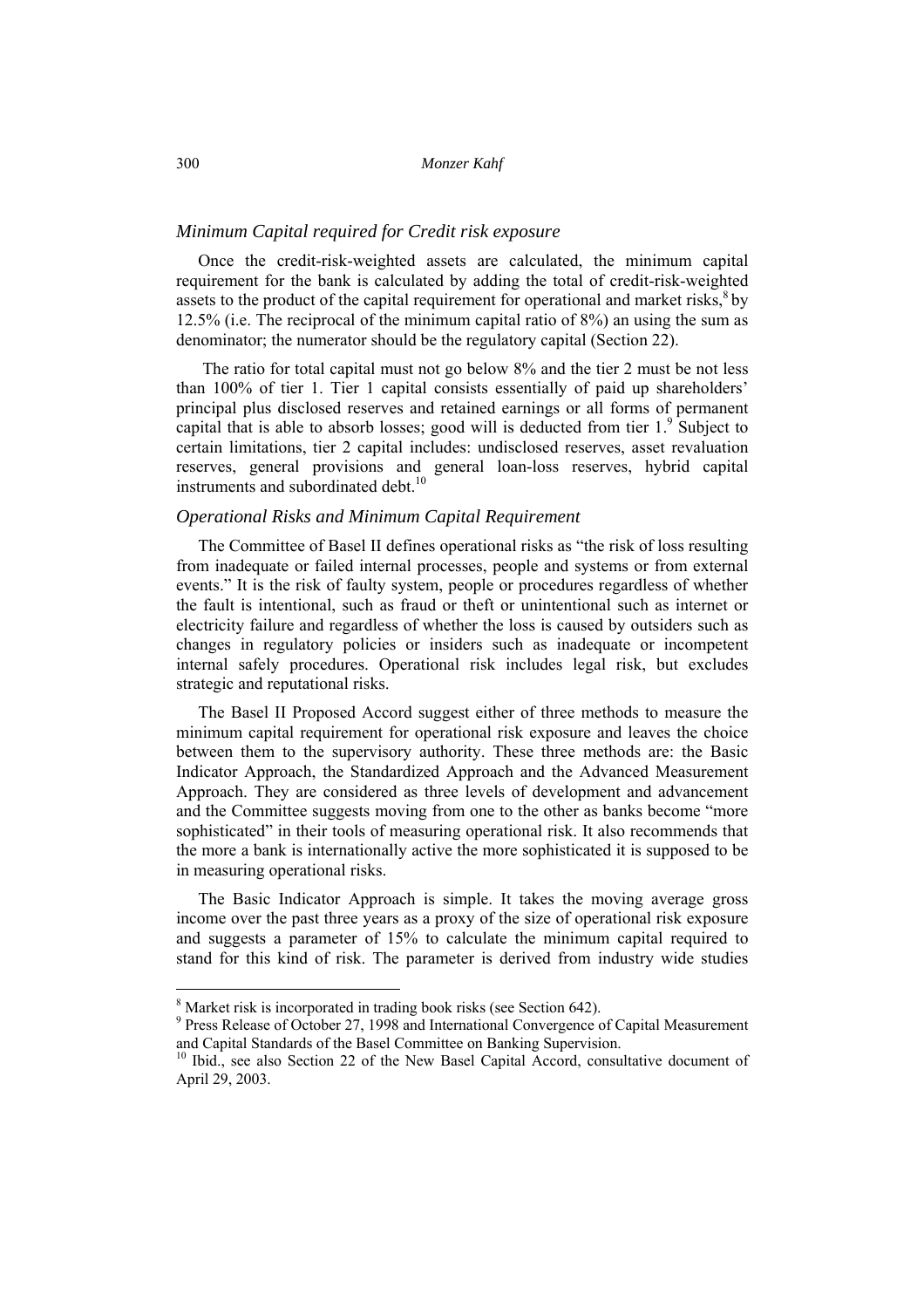relating gross income to capital requirement to face losses due to operational failure. The Standardized Approach is a little more refined. It takes average gross income at the activity level, after dividing a bank's activities into 8 categories, and suggest a parameter for each of them. These parameters, ranging from 12% to 18%, are based on the same estimation of industry wide relations of operational risk of each category to its capital requirement and the proxy of operational risk is the category's moving average gross income. The bank's minimum capital requirement becomes the sum of the eight-category requirements or  $\Sigma$ (GI1-8 x  $\beta$ 1-8). An alternative standardized approach can be used if it can be shown that it improves the estimation. This alternative standardized method uses average loans and advances instead of gross income for the two activity categories of commercial and retail banking, it also allow to lump sum the other 6 categories and use a parameter of 18% for their total moving average gross income. Finally, the Advanced Measurement Approach allows using internal measurement methodologies to calculate the minimum capital requirement for operational risk exposure provided the bank satisfies certain qualification criteria that assure the supervisory authority of the existence of efficient and independent operational risk management system and of its ability to fairly estimate operational risk and the capital needed to face it including the expected losses as well as the unexpected losses. In addition, the bank's independent internal management and its systemic framework must be subjected to external periodical evaluation.

#### *Trading Book Risk and Minimum Capital Requirement*

The Basel II Proposals define trading book risk as the risk resulting from holding positions in actively managed portfolio of financial instruments and commodities either with trading intent or in order to hedge other elements of the trading book. Such financial instruments/commodities should be freely tradable and externally valued.

These are essentially short term positions intended to make a profit from price changes or to hedge against positions that arose from client serving. The Basel II proposals make very stringent conditions for admitting trading book positions under their risk estimating procedures including that they must be documented, approved by senior management with clearly defined policies and procedures, etc. They also require a clear and prudent policy of evaluation, especially for less liquid positions, that should include a system of cheque and control and depend essentially on "marking to market" in evaluating trading book positions whenever this is possible with a system of valuation adjustment/reserves for price differentials especially if the marking to market method in not feasible.

After all the possible tight conditions imposed to reduce the risk impact of trading book positions on equity, the Basel II Proposals suggest that minimum capital requirement for exposure to trading book risk be estimated using methodologies similar to those used in estimating credit risk, they also offer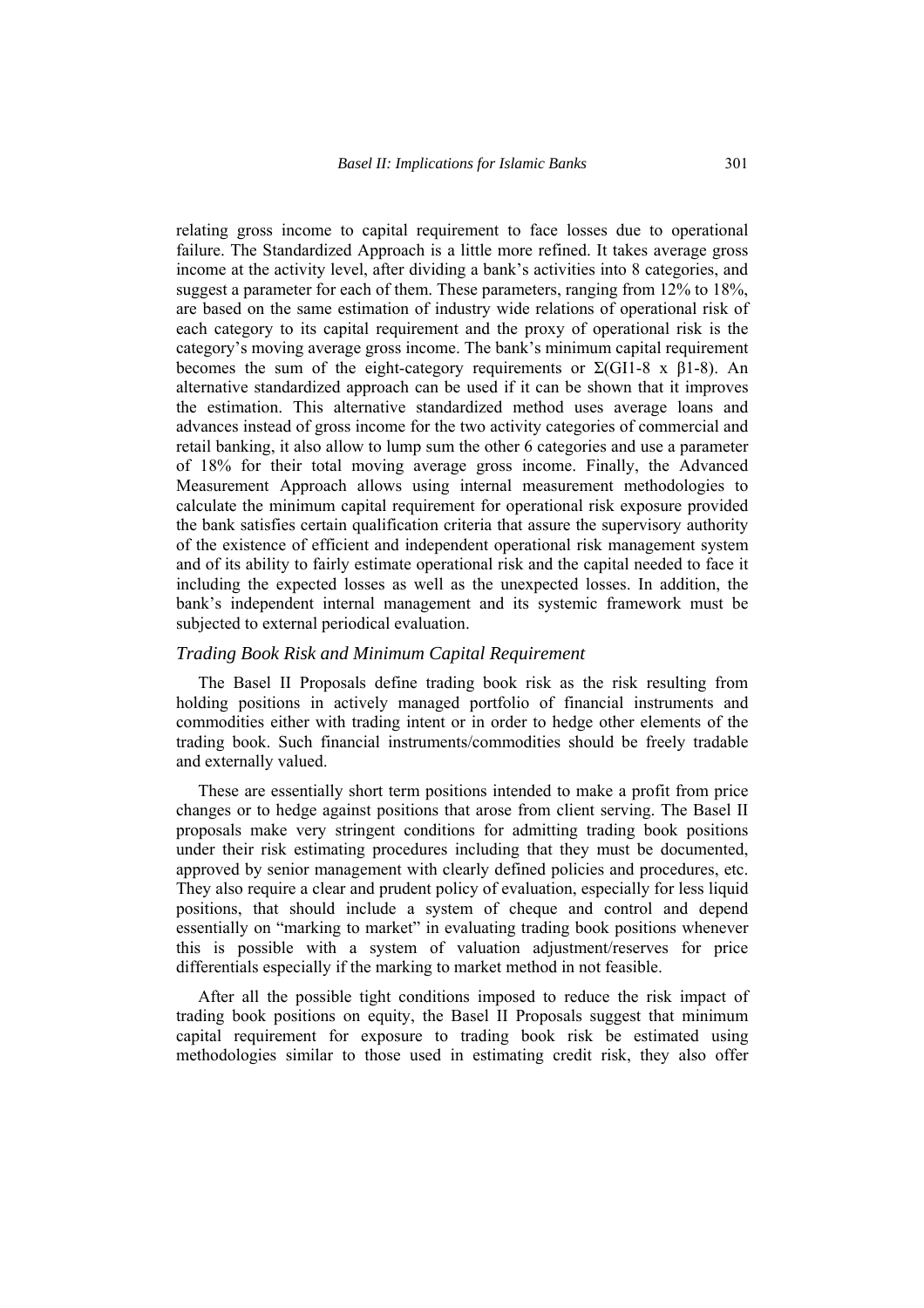parameters for calculating capital requirements that vary depending on the kinds of securities held and their maturities (governments, corporates, etc.).

#### *Risk Mitigation*

There is no doubt that risk mitigation must reduce minimum capital requirement that is necessary to match the risk exposure a bank has provided the collateral actually reduces the risk exposure.

Collaterals can be used to mitigate credit risk and certain kinds of operational and trading book risks. Credit-risk collateralized transactions are defined by the Basel II Proposed Accord as transactions that have an actual or potential credit exposure but are "hedged in whole or in part by a collateral posted by the counterparty or by a third party on behalf of the counterparty." [Section 90]

Collaterals may be financial, property or personal. A financial collateral is allowed to reduce the credit risk exposure and consequently capital requirements, if certain conditions are satisfied (that include having the right to liquidate or take legal possession in a timely manner), by replacing "the risk weighting of the collateral for the risk weighting of the exposure subject to a 20% floor, but if the bank uses the comprehensive approach it may be able to reduce the exposure amount by the value of the collateral [Section 92].

In the simple approach, the risk weighting of the collateral instrument is substituted for the risk weighting of the exposure whereas in the comprehensive approach, banks are required to adjust both the amount of the exposure and the value of the collateral and to account of future fluctuations in the value of each of them [Sections 100-101]. At the discretion of the supervisory authority, banks may use standardized indicators to estimate the value of collaterals or they may be allowed to use their own internal estimates. Additionally, not all collaterals are eligible to use either method in calculating the capital requirement. Certain collateral instruments are recognized in the simple approach; these include: cash on deposit, gold, quality debt securities, etc. In the comprehensive approach the conditions for eligible collaterals are more relaxed because this approach take more caution in its estimation.

In the calculation of capital requirement for mitigated exposures, the Basel Committee suggests to take into consideration the evaluation of the collateral, its maturity and the currency exchange risk it may involve and recommends specific ratios for calculating the risk-weighted collateralized assets. Under the standardized approach, for mitigated credit-risk exposures, these ratios ranges from 0.51% to 612% [Section 122]. Other ratios are suggested for a host of other conditions and cases.

### **2.2 The Second Pillar – Supervisory Review Process**

The stated objective of the supervisory review Basel Accord is two folds: "to ensure that banks have adequate capital to support all the risks in their business and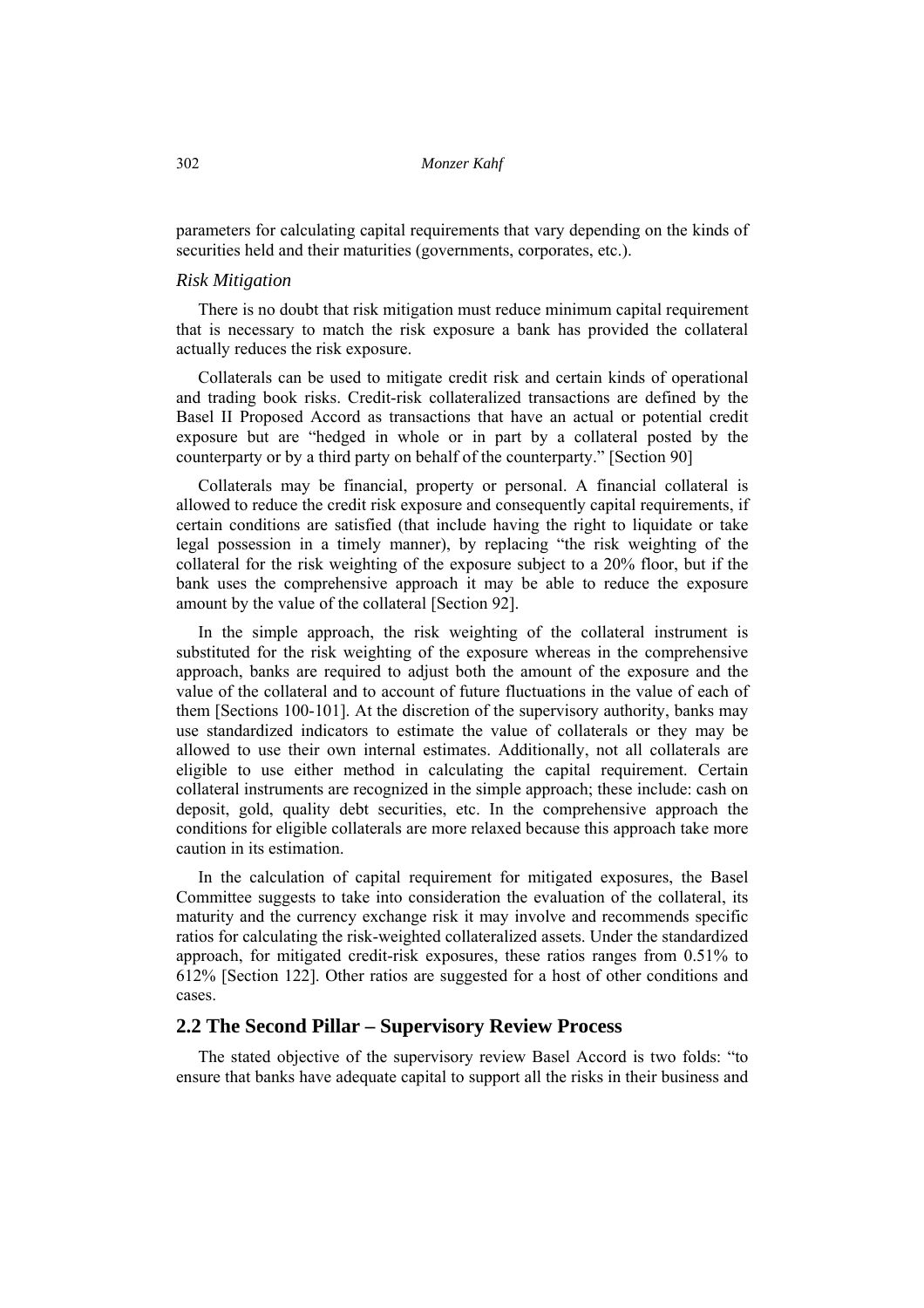to encourage banks to develop and use better risk management techniques in monitoring and managing their risks," [Section 678]. The supervisory authority must always be ready to intervene when there exist situations of increased risks that may threaten the stability of the banking industry. However, the Accord recognizes that the main responsibility of risk management and provision for capital adequacy rests on the banks themselves.

In addition to be sure of the adequacy of a bank's capital to confront all risks' exposure the supervisory authority must address the satisfactory fulfilment of the conditions that warrant the use of internal rating and advanced measurement approaches by a bank's management. Recognizing the relation between risk management effectiveness and the amount of capital needed to face risks exposure, the supervisory authority is supposed to focus on evaluating how well banks are assessing their capital needs relative to their managerial approach towards risks and to intervene when necessary.

The Basel II Committee establishes four basic principles for effective supervisory review: "1) banks should have a process for assessing their overall capital adequacy in relation to their risk profile and a strategy for maintaining their capital levels; 2) supervisors should review and evaluate banks' internal capital adequacy assessments and strategies, as well as their ability to monitor and ensure their compliance with regulatory capital ratios and supervisors should take appropriate supervisory action if they are not satisfied with the result of this process; 3) supervisors should expect banks to operate above the minimum regulatory capital ratios and should have the ability to require banks to hold capital in excess of the minimum; and 4) supervisors should seek to intervene at an early stage to prevent capital from falling below the minimum levels required to support the risk characteristics of a particular bank and should require rapid remedial action if capital is not maintained or restored."

To operationalize each of these principles, the Basel II Committee suggests specific sets of tools. It requires each bank to set up a senior management board that oversees the assessment of capital adequacy, risk management and continuous maintenance of capital level; and to establish a documented strategy of sound capital assessment and a process of comprehensive assessment of risks of all kinds including those risks that are not focused on under the first pillar of the Basel II (such as interest rate risk and liquidity risk) along with clear procedures for monitoring and reporting and for periodical internal control review, [Sections 685 and after].

Additionally, the supervisory authority must establish a satisfactory process to evaluate the ability of banks to assess their own capital needs and continuously maintain capital adequacy. This entails on-site and off-site examinations, inspections and reviews of the banks' internal processes of capital adequacy and the satisfaction of qualifying criteria to ensure the existence of a sound, tested, and properly documented risk management process; continuous interaction with the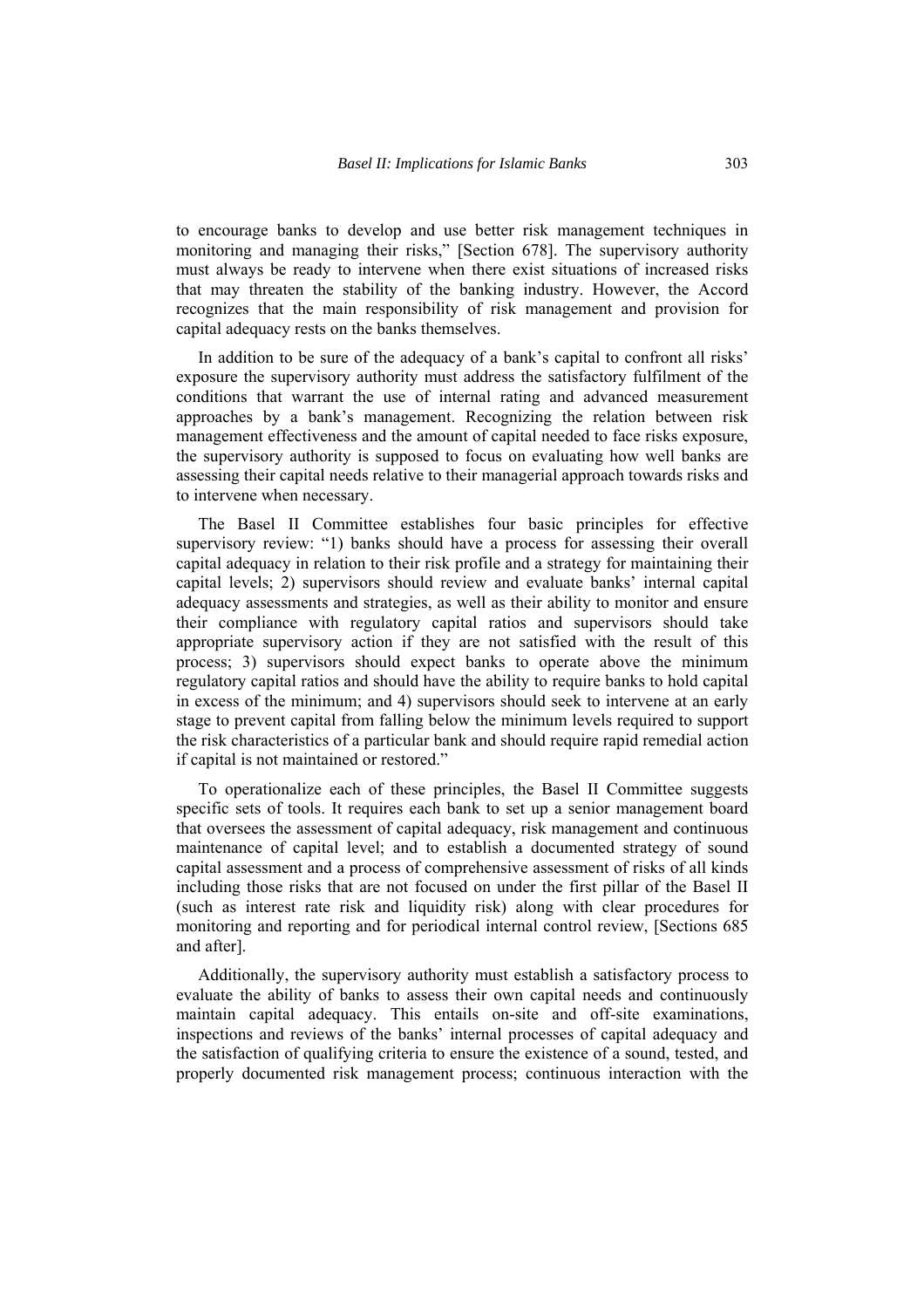management; analyzing external auditing reports and establishing processes of periodical reporting; and taking appropriate action if they are not satisfied with the results of their inspection [Section 704-714].

To ensure bank's safely and stability, the supervisors must consider setting a bank's specific buffer for the uncertainty that surrounds a given bank's risk exposure and requiring a level of capital that is above the general minimum capital requirement set under the Pillar one discussed in the first part of the Basel II Proposals. Finally, a range of options may be considered by the supervisory authority when it finds that a bank is not responding to the capital adequacy requirement and other supervisory concerns. "These actions may include intensifying the monitoring of the bank; restricting the payment of dividends; requiring the bank to prepare and implement a satisfactory capital adequacy restoration plan; and requiring the bank to raise additional capital immediately." Keeping in mind that a capital increase may not be the ultimate solution to a bank troubles, the supervisors should be able to take necessary action to enhance, or even enforce, a restructuring of a bank's risk management policy and strategy, to reshuffle its risk managerial entities and capabilities and to re consider its capital adequacy assessment.

In addition to the basic principles of supervisory review, the Basel II Committee suggests that the supervision should cover a few areas that, for one reason or another, were not emphasized in under the first pillar that deals with banking capital adequacy. These issues include: interest rate risk in the banking book, certain kinds of operational risks, conducting and assessment the results of stress tests, exacting the definition of default, assessment of the residual risk and credit concentration risk, capital treatment for certain specific securitization exposures, keeping up with market innovations and changes in both the financial arena and the IT arena, etc.

The supervisory review must also focus on overseeing complete transparency in information disclosure by banks and full and clear processes for accountability of a bank's different levels of management.

### **2.3 The Third Pillar – Market Discipline**

Pillar Three aims at creating a banking-industry market environment that induces banks to self-maintaining capital adequacy and self-satisfying the supportive supervisory requirements through the disclosure of relevant information. Supervising authorities normally have the power and ability to enforce the necessary disclosure.

To create a market discipline, relevant information is determined by a materiality test: "information is material if its omission or misstatement could change or influence the assessment or decision of a user relying on that information"[Section 766]. Information disclosed should be such that it enables market participants to assess capital adequacy and risk exposure of a given bank.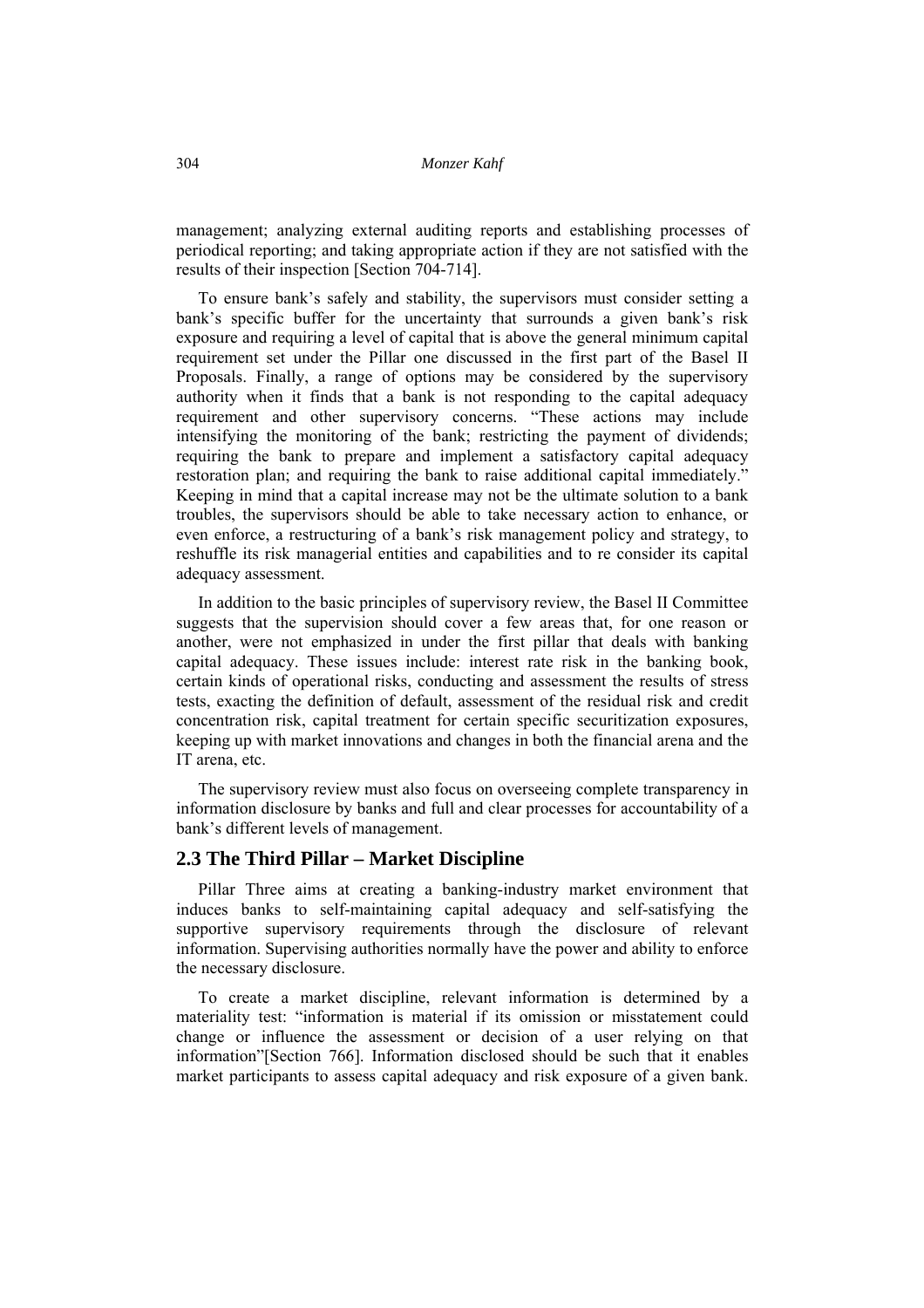Furthermore, since the Basel II accord allows banks to rely on internal methodologies of assessing credit and other risks and calculating minimum capital requirement on the basis of satisfying certain qualifying requirements, information on the fulfilment of these requirements should also be known and disclosed. Consequently, while keeping in mind the proprietary and confidentiality nature of certain information, the appropriate disclosure of quantitative information in the banking industry goes a step farther than the general disclosure required under the accounting standards.

The where, how, how often and the extent of coverage of qualitative information of disclosure is left to the discretion of management under the prevailing authority of supervisors. Qualitative disclosure must cover "general summary of a bank's risk management objectives and policies, reporting system and definitions.

The qualitative and quantitative disclosure requirements are explained in tables 1 through 13 in Sections 770 – 775 of the committee's Proposals. They include: the scope of application for consolidated statements; capital structure including the amount of Tier 1 capital, the total amount of Tier 2 and Tier 3 capital and the total eligible capital; determinants of capital adequacy; risk exposure and assessment for each separate risk area (e.g., credit, market, operational, banking book interest rate risk, equity).

## **3. Islamic Financing Modes and Practises Sensitive to Basel II Proposals**

In this Section, I will investigate the Islamic modes of financing and their application in Islamic banks for the purpose of finding out any potential sensitivity to the proposed Basel II Accord. It is important to remember that the Basel II proposals restrict their concern to the effect of risks on capital adequacy rather than discussing risk management because the latter is a matter of management attitudes, strategies and policies that, except to the extent they may lead to unsound capital position vis-à-vis claims on the banks, should not be a subject of concern to the macro monetary management/supervision whose interests are focused on the stability of the system rather than on the solvency of a specific financial intermediary. Even when solvency of a specific bank matters to the supervisory authority, it does only from the point of view of protecting the Macro financial system and the effect on other entities that transact with that specific bank. Finally, important as it is I will not address the issue of disclosure requirements because it is essentially procedural. At the same time, I recognize its importance for market discipline and the need to revise and expand the disclosure standard of the AAOIFI in the light of the Basel II and after surveying the actual variety of practises in Islamic banks.

The supervisory concern of capital adequacy is addressed through the components of claims of and claims on a financial institution. This means that for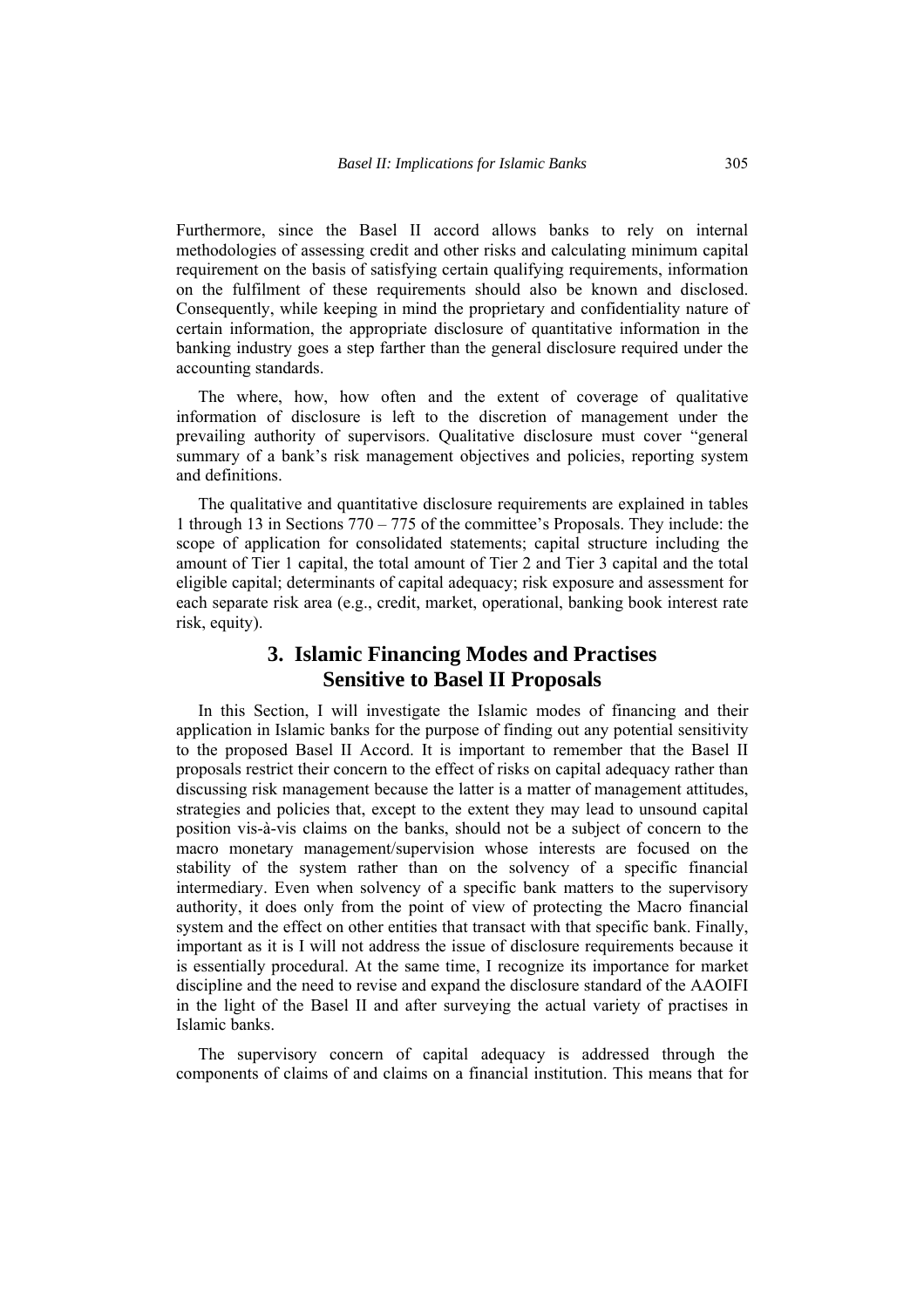both Islamic banks and Islamic financing modes, Basel II proposals will deal with these claims from the point of view of how should they be assessed so that an Islamic bank can stand to all of its liability without creating instability in the macro monetary management, both domestically and internationally.

 Consequently in this Section we will take a closer look at the Islamic modes of financing from the point of view of what components they create in the balance sheet and what qualitative effect they may have on weighing the risks that are pertinent to the different components of claims to/on an Islamic bank. This will be done under three titles that respectively deal with debt-creating Islamic modes of financing, non-debt creating modes and the assets structure of Islamic banks as it can actually be derived from samples of a few Islamic banks' financial statements.

### **3.1 Debt-Creating Islamic Modes of Financing**

It is well established that the most commonly used Islamic modes of financing are those that produce debts in money terms on the beneficiaries. These include the sale and the *ijarah* modes.

Sale modes include: *murabahah*, whether it creates one lump sum future maturity debt or a stream of instalments that is very often called instalment sale in many Islamic banks. Claims resulting from *murabahah* financing may be on sovereigns, public sector entities, other banks (though rarely), securities firms, insurance companies (rarely too) retail portfolio, etc. From accounting point of view they are normally assessed at the net value after deducting suitable provision. The AAOIFI's Financial Accounting Standard No. 2 on "*murabahah* and *murabahah* to the purchase orderer" states: "Short-term and long-term *murabahah* receivables shall be recorded at the time of occurrence at their face value. *Murabahah* receivables are measured at the end of the financial period at their cash equivalent value, i.e., the amount of debt due from the customers at the end of the financial period less any provision for doubtful debts."<sup>11</sup>

These modes also include *istisna<sup>c*</sup> based financing which is a three party contract (consisting of two parallel *istisna<sup>{''</sup>* contracts whereby the I B is a Mustasna' in the first and Mustasni' in the second) that creates a future debt, or a stream of debts of different maturities, on the beneficiary from the *istisna*<sup>c</sup> against payments advanced at given intervals to the contractor (the final Mustsana') plus the bank's profit. Here again we find that AAOIFI's standard No. 10 emphasizes that the receivables of financing *istisna*<sup> $\circ$ </sup> are treated the same way like other claims in the balance sheet of the bank.<sup>12</sup>

We can add to Sale based modes of financing the *musharakah* import financing that is exercised by certain Islamic banks as an alternative of *murabahah* because this kind of *musharakah* is normally supported by a promise to buy the financier

 $11$  AAOIFI (2003a), Section 2/3, Standard No. 2, p. 122.

 $12$  Ibid, Section  $2/2$  (b), Standard No. 10, p. 301.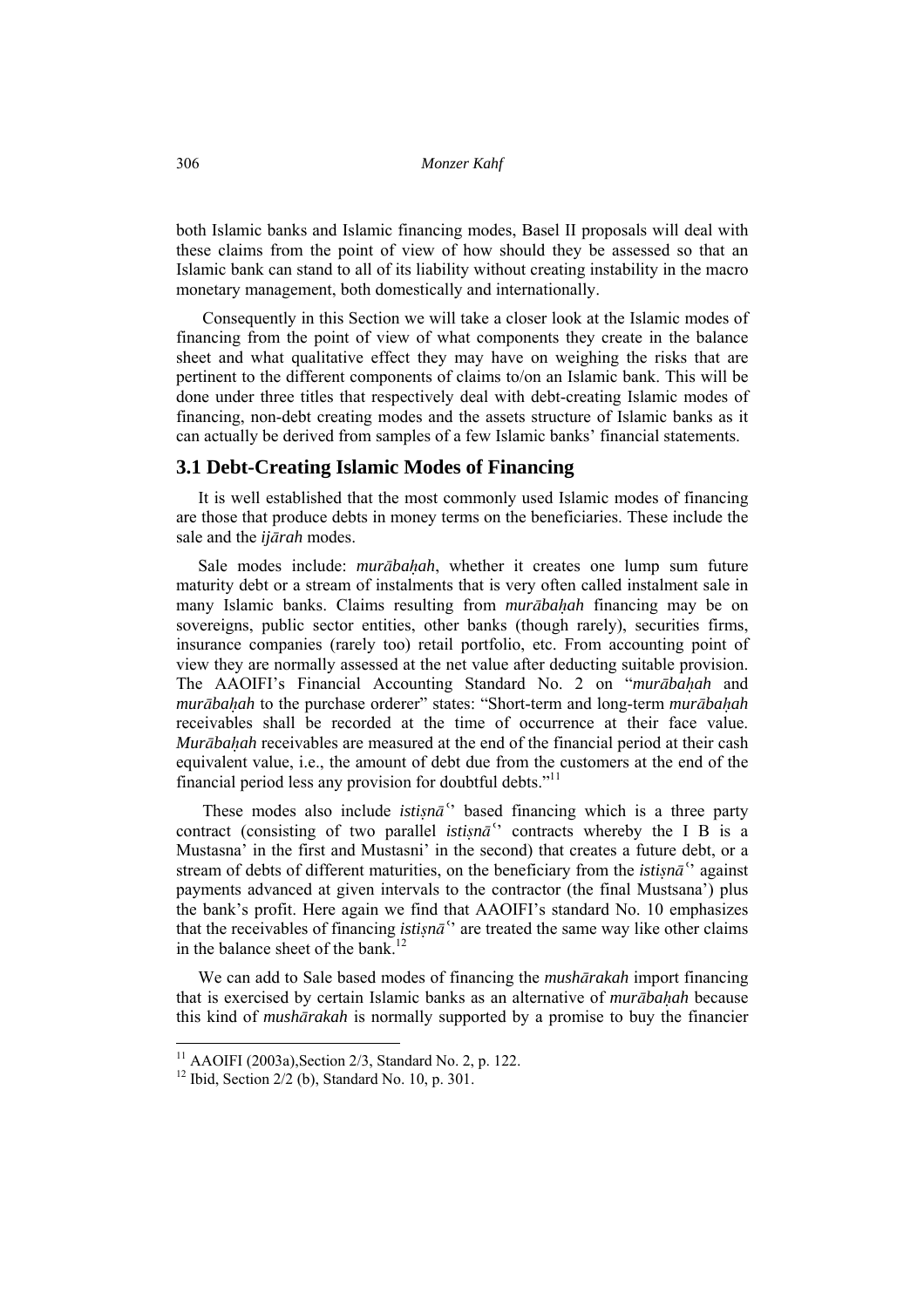(the Islamic bank) out upon receipt of documents. This *musharakah* in imports documentary credit also creates future claims on the temporary and "procedural only" partner.

Since *salam* sale is also a financing contract, although rarely used in most Islamic banks, I feel that we may refer to it too. The Accounting Standard No. 7 deals with *salam* and Parallel *salam*. What is worth noticing in this standard is that it treats the in-kind debt created by a *salam* contract as cash and values it at the principal advanced by the bank to the customer, i.e., without including the potential profit of the bank. Thus a *salam* financing creates debts expressed in cash form while a parallel *salam* reduces this indebtedness by the amount of the parallel contract.

In Addition to Sale-based financing, *ijarah*-based financing also creates future claims on the lessees. This is apparent in connection with the rental dues for future usufructs. But it should also be clear that financing *ijarah*, as practised in Islamic banks, also creates future claims on the lessee/purchaser.

The Standard No. 8 of AAOIFI deals with *ijarah*. It distinguishes between operational *ijarah* and *ijarah* that ends with ownership transfer. According to this Standard, ownership transfer is effected at the end of the lease period by either giving the leased asset as a gift, selling it to the lessee for a nominal or nonnominal price, selling it during the lease contract for a price that is equal to the face value of the remainder of the rental instalments ( which is unrealistic because it does not take into consideration the effect of maturity on value, and if it does it becomes covered under sale for non-nominal price) or gradual sale of consecutive portions along with rental payments [Section 2 of Standard 8].

What is unfortunate is that the AAOIFI standard on *ijarah* did not make any reference in the balance sheet to the treatment of the lessee's commitment to pay the rentals or instalments in either the operational *ijarah* or the ending-withownership *ijarah*. The closest it gets to this commitment is when it suggests that the rental revenues must "be allocated proportionately to the financial periods in the lease term and should appear in the income statement as *ijarah* revenues [Section 3/1/1/2]. Except for a disclosure explanatory note regarding the future maturity rentals [Section 3/5/1/1(b)], it stayed silent on the treatment of deserved but not due for payment, deserved but past-due and paid but not-yet-deserved rentals. This means that such cases are left to the general accounting standards that require recording them as claims on, or advances by, the lessee. This kind of treatment is also implied in the AAOIFI Shari<sup>'</sup>ah Standard No. 9 that deals with *ijārah* and ending-with-ownership *ijārah*. This Sharī<sup>'</sup>ah Standard clearly states that *ij* $\bar{a}$ *rah* is a binding contract that must have a defined and determined period.<sup>13</sup> Unfortunately, the full accounting treatment of this "binding" principle is not reflected in the Accounting Standard No. 8. Here again we refer to the general

<sup>13</sup> AAOIFI (2003b), Sections 4/1/1 and 4/1/2, p. 146.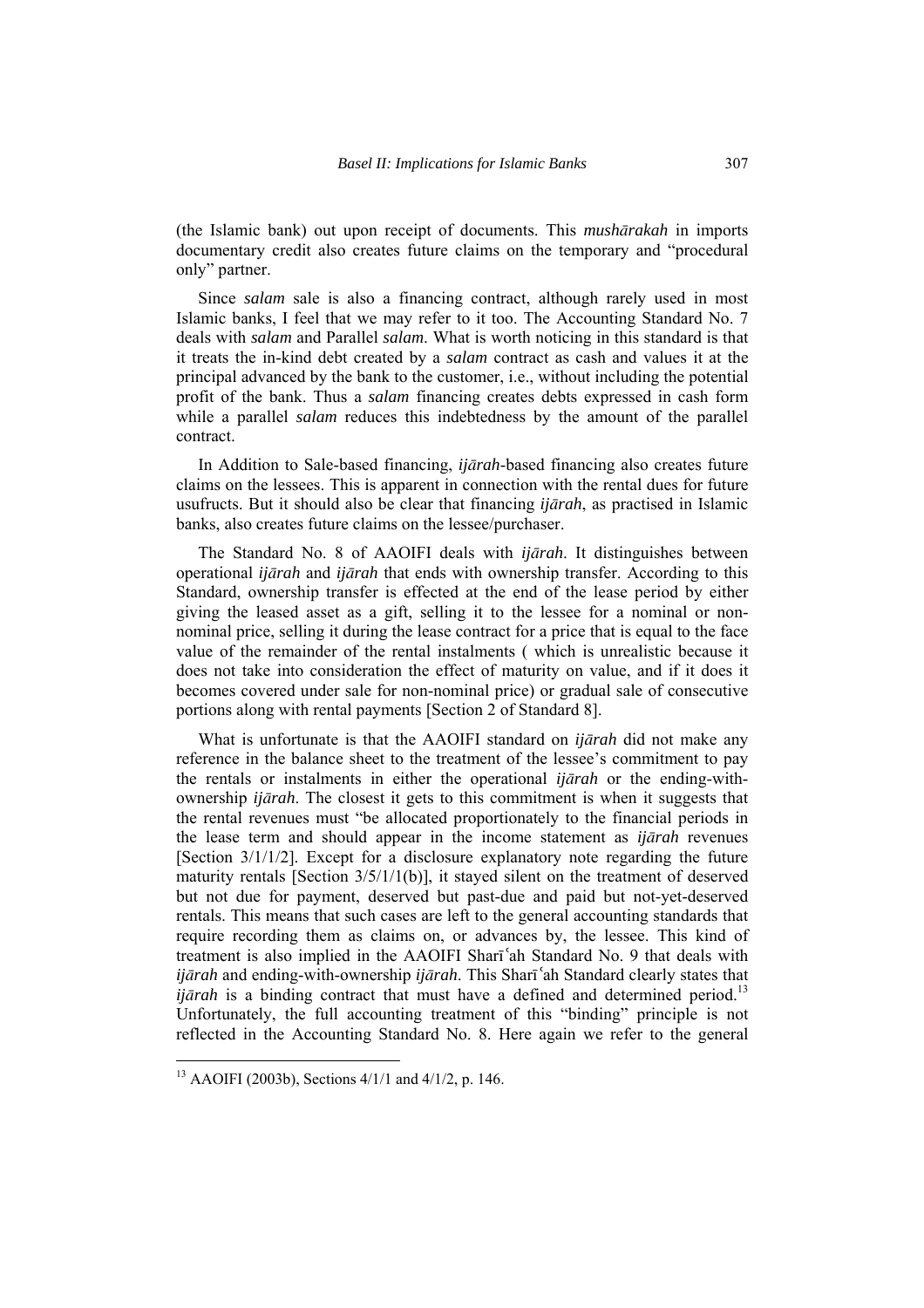accounting standards requiring that the lessee's commitment to pay the instalment (that are called rentals in spite of the fact that they contain partial payments of the price of the leased asset), with or without a binding buy out, should be reflected as claims on the lessee subject to the continuous existence, and availability to use, of the leased asset.<sup>14</sup> This is because the commitment to pay rentals is binding and represents a debt on the lessee.<sup>15</sup> On the other hand, each of a binding or unbinding promise to buy the asset at a nominal or non-nominal price, or at the remaining instalments or future gradual purchase must be reflected by a separate off-balancesheet record subject to end of financial year adjustment.

Additionally, while the AAOIFI Standard made a distinction between a binding promise to take ownership at the end of the period of *ijarah* and a non-binding promise, it did not mention how either kind of promises must be reflected in the accounting records and in the balance sheet of the bank. This leaves it to the general accounting standards once more to suggest an off-balance-sheet record that expresses each kind of commitment while we must keep in mind that most Islamic banks adopt the "binding promise" idea.

For the operational *ijarah*, though it is rarely practised in Islamic banks, the AAOIFI Accounting Standard No. 8 suggests to treat leased assets as investment fixed-assets and to subject them to the amortization procedures like any other assets that are acquired for investment [Section 3/1/1/1].

As for the ending-with-ownership *ijarah* of all its kinds, The Standard's suggestion for its treatment in the balance sheet is also: investment fixed-assets subject to amortization in the balance sheet exactly like the assets of operational lease [Sections 3/2/1/1/5, 3/2/1/2/5, 3/2/1/3/5 and 3/2/1/4/6(a)]. Since I see the relation between the lessor and assets leased on the basis of ending-with-ownership *i* $i\bar{a}$ *rah* much weaker than the commitment of the lessee to pay rentals/instalments, I think this treatment of leased assets is improper and must be replaced by what I suggested above: Expressing the lessor's ownership in an off balance sheet record because the interest of the I B is actually focused on the financing aspect and the legal formulation of this kind of *ijarah* normally includes very tight commitments,

<sup>14</sup> There is a fine distinction between ending-with-ownership *ijarah* and the conventional financial lease that should be pointed out. In financial lease the commitment of the lessee is binding regardless of what happens to the leased asset since the lessee is the one who deals with insurance, while in the ending-with-ownership *ijarah* the lessor remains responsible for making the asset available to the lessee, therefore the former remains responsible for the asset and its insurance (though its premiums are implicitly or explicitly charged to the lessee); it is the lessor who in principle deals with insurance.

<sup>15</sup> Obviously this representation must be accompanied with closing the account of the ending-with-ownership assets to avoid duplication. I suggest that the letter be transformed into an off balance sheet records that indicates the very thin remaining relationship between the lessor and these assets. This is not what the Accounting Standard No. 8 adopts as will be shown after a few paragraphs.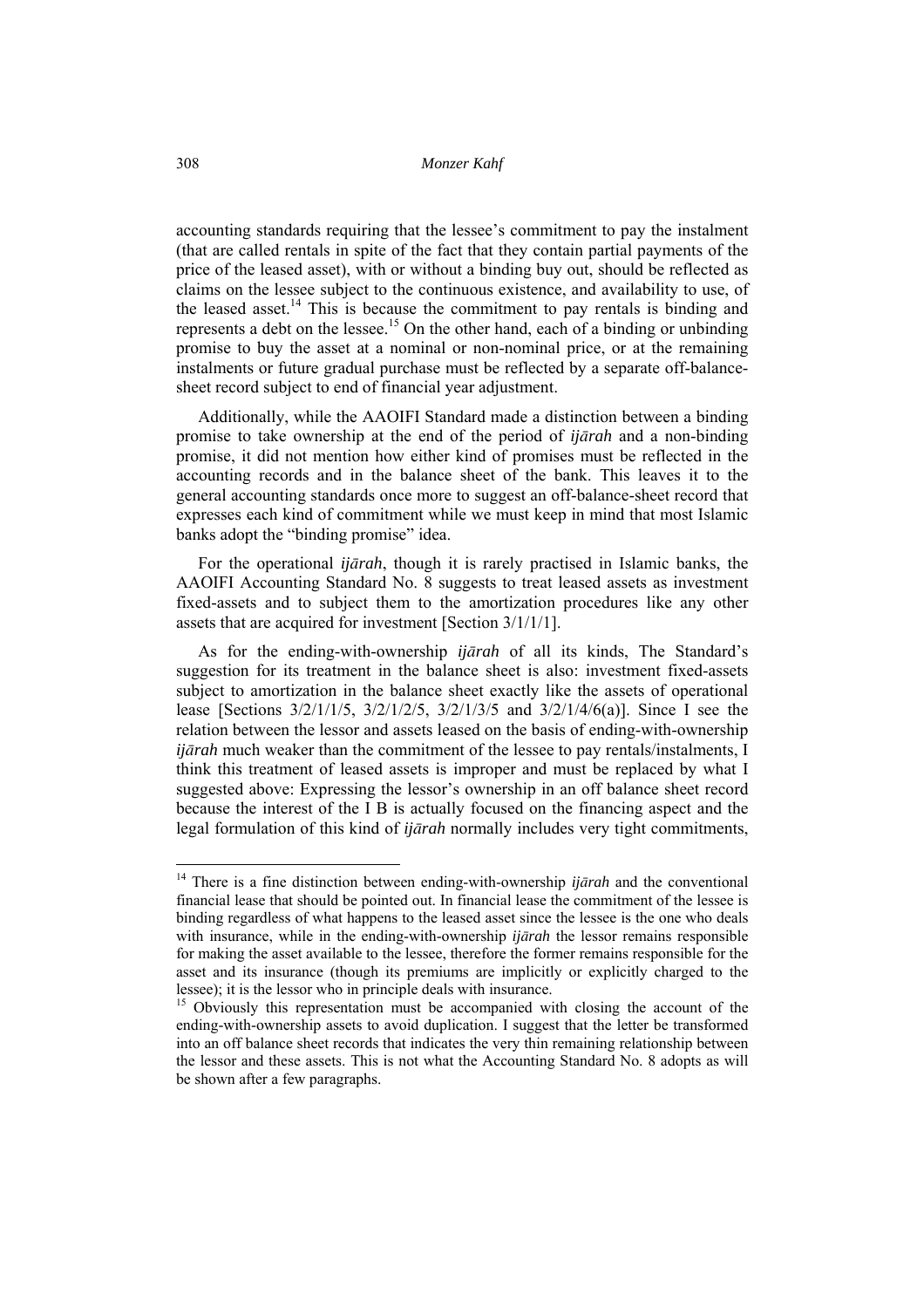collaterals, supportive insurance and maintenance agreements that increase the distance between the lessor and the leased assets and practisally restrict the authority of the lessor to claims of a future flow on the lessee.

It must be noted that the credit risk associated with all these claims and receivables that result from sale and *ijarah* financing can be mitigated by all kinds of collaterals as they are known and practised in conventional banks. Consequently, the same rules and regulations pertaining to either the categorization of claims according to collaterals or to the recognition of the different kinds creditrisk mitigation/collaterals, as suggested in the Basel II proposals, may apply to Islamic banks on the same footing as conventional banks.

Finally, it goes without saying that these different debt creating Islamic financing modes do not go outside the categories of claims as classified in the proposed Basel II Accord, although the accounting standards of the AAOIFI do not require a categorization similar to that suggested in the Basel II Accord. Furthermore, similar to the Basel Accord, the AAOIFI Accounting Standards require that these claims should be evaluated net of any provision of doubtful debts.

### **3.2 Non-Debt Crating Islamic Financial Modes**

 $\overline{a}$ 

Financing modes of *mudarabah* and *musharakah* do not crate debt because the beneficiaries of these modes of financing do not stand liable for the principal of, or any return on, this financing unless when a loss occurs as a result of negligence or transgression on their part. Consequently, the AAOIFI's Standard No. 1, that is devoted to presentation and disclosure in the financial statements, emphasized that financing that uses either of these two contracts must be expressed as investment in *musharakah* and investment in *mudarabah* respectively rather than debts on the beneficiaries $16$ 

Financial Standards No. 3 and 4 deal with the treatment of financing through *mudarabah* and *musharakah* respectively. In brief, they both reinforce the principle that these are investments rather than liabilities on the beneficiaries and that their disclosure in the periodical financial statements must only reflect the actual stage of each such financing transaction. For instance, if a final or partial settlement is completed before the date of a financial statement, the latter must then reflect the profit/loss and record any remainder balance on the partner as debt until it is actually paid. They also make room for creating special provisions for any unrealized decline in the market value of the assets of *musharakah* and *mudarabah* financing, for any losses resulting from misconduct of the *Mudareb*/partner that

<sup>&</sup>lt;sup>16</sup> Standard No. 1, AAOIFI, op cit., p. 87 Section 4/1, see also its annexed example on p. 110.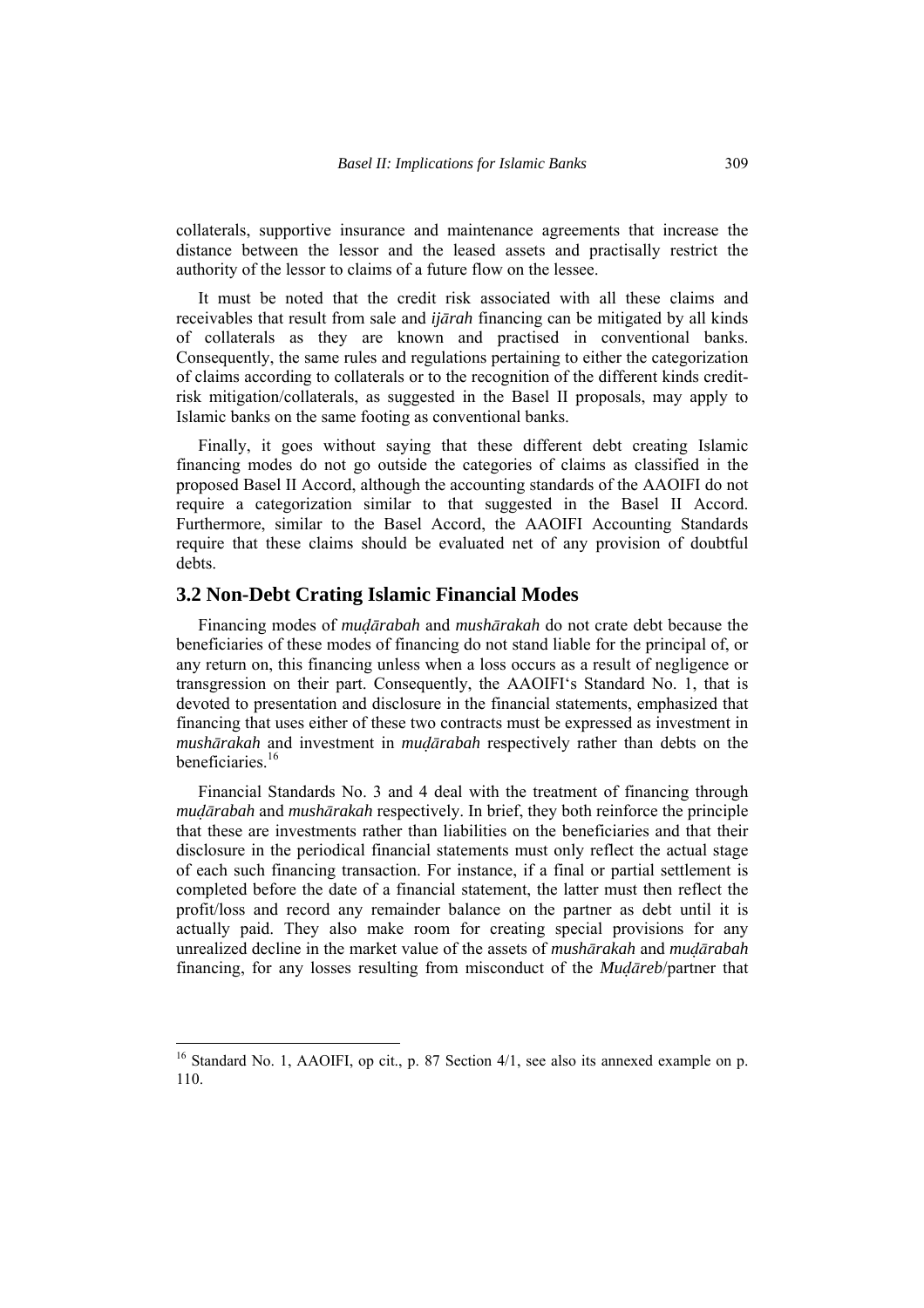cannot be collected from her/him or for any doubt on the collectibility of principal and profit of already settled *mudarabah* and *musharakah* financing.<sup>17</sup>

## **3.3 Assets Structure of Islamic Banks**

A closer look at a the financial statements of a few Islamic banks, aside from the theoretical proposals of the AAOIFI's Standard 1, provides us with a practicable picture of how the financial statements disclose their different assets in a manner that allows the supervising authority and others to make their judgement about the sufficiency of information to measure capital adequacy and to look into the fulfilment of the Basel II disclosure requirements. We took a sample of 7 Islamic banks that are Kuwait Financing House, Dubai Islamic Bank, Jordan Islamic Bank, Bahrain Islamic Bank, The ABC Islamic Bank, Bahrain, Shamil Bank, Bahrain and Qatar Islamic Bank for the years 2000 and 2001. Recognizing that these banks have different levels of accounting aggregation, we looked at the financial statements along with their attached explanatory notes and found that:

1) All the seven Banks, one way or another, show in their financial statements claims and assets that result from:

- Claims from *murabahah*,
- Investments in *musharakah* and *mudarabah*,
- Investment in securities and others.
- Investment in real estates
- Investment in leased assets
- 2) Six banks showed separately claims from foreign commodities *murabahah*,

3) Some banks also sowed separately claims from *istisna[*' and *salam*,

4) There is no unified standard of aggregation in assets even in banks that are under the same supervisory authority as our sample has three banks under the Bahrain Monetary Agency, one of them is an off-shore bank.

5) Only one bank went into detailed categorization in its financial statement, it shows details as:

- Claims from foreign *murabahah*,
- Claims on domestic Government,
- Claims on domestic businesses and industries,
- Claims on domestic individuals, and
- Claims on domestic contractors,

 $17$  Sections 2/3, 2/4 and 2/5 of each of Standards 3 and 4.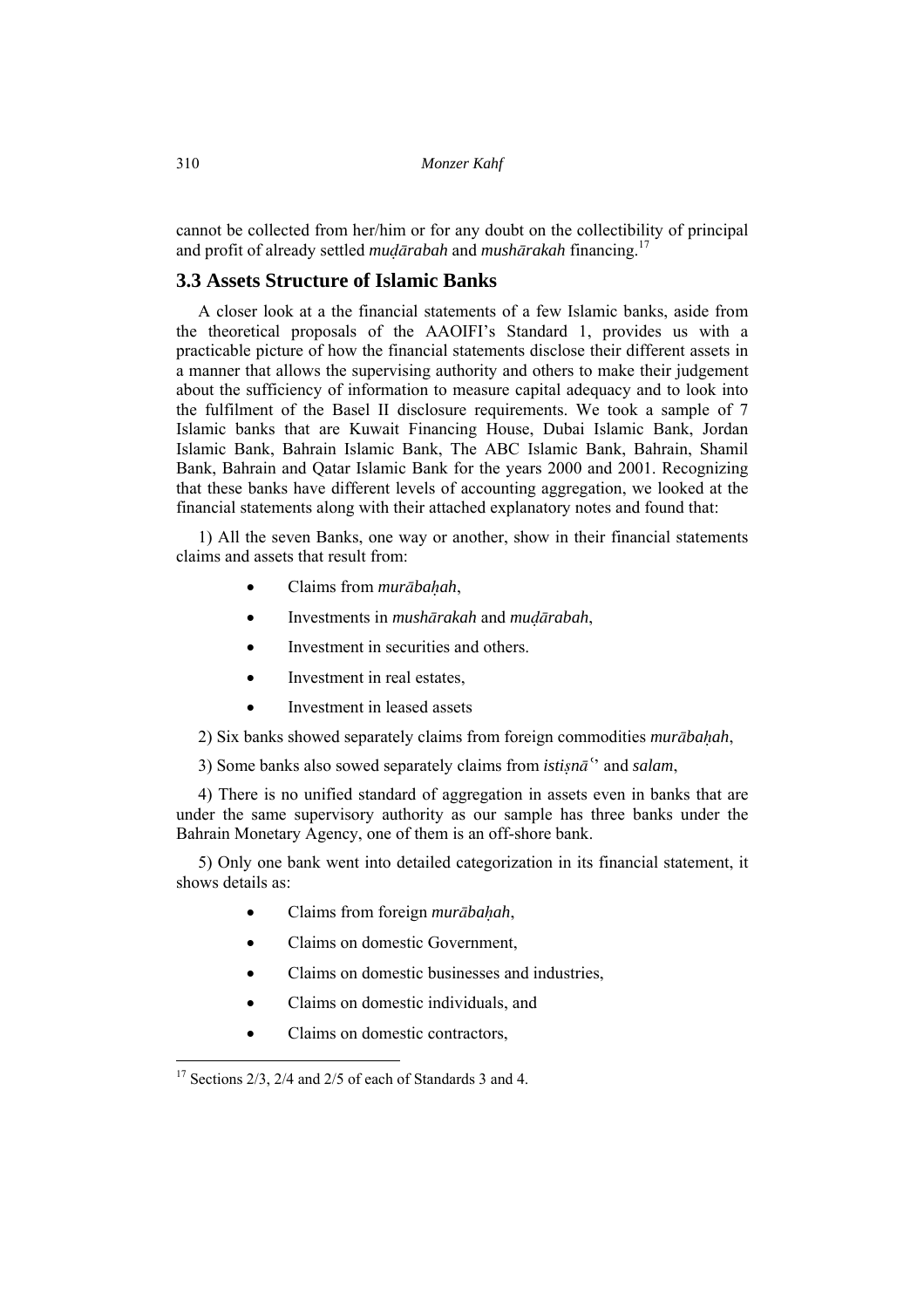To wrap up this sub-section one may fairly conclude that although Islamic banks do not have a unified standard for presenting their financial statements, most of them do not deviate much from the theoretical standard No. 2 of the AAOIFI and they have mostly disclosed sufficient information that enables their respective supervising authority to estimate the credit-weighted value of their assets and to calculate their minimum adequate capital.

We will see in the Third section of this paper that while the itemization of assets in Islamic banks and the estimation of their credit risk and their risk-weighted value may not have any qualitative difference from What is suggested for conventional banks in the proposed Basel II Accord, this similarity does not necessarily mean that the minimum capital requirement should also be calculated in the same way as in conventional banks because, unlike conventional banks that have either claims on the bank or capital on the left side of the balance sheet, the of the nature of the left side of the balance sheet of Islamic banks include a third entity is neither a liability on the bank nor part of the owners' equity.

## **4. Potential Effects of the Basel II Accord on the Islamic Financing Modes and the Islamic banks' Practises**

The underlying assumption of the Basel II proposals for the calculation of capital adequacy to face potential risks is that the counterpart of the asset side in the statement of financial position (balance sheet) consists of liabilities and equity only. Well, this is not the case in the Islamic banks!

In this section, I will investigate the effect of the composition of the 'credit' side of the statement of financial position on the calculation of minimum capital requirement for an Islamic bank and I will suggest a modified principle for this calculation. This will be done in two sub-sections that respectively deal with The restricted deposits, unrestricted deposits and deposits in current accounts in the Islamic banks and the effect of the presence of restricted and unrestricted on the calculation of capital adequacy.

## **4.1 Restricted Deposits, Unrestricted Deposits and Deposits in Current Accounts in the Islamic Banks**

In discussing the functions of an Islamic bank, the AAOIFI's Statement of Financial Accounting No. 2 emphasizes three sources of funds that an I B uses/invests: personal funds of the bank, unrestricted investment *(mudārabah)* deposits and restricted investment (*mudarabah*) deposits [Section 2/2(b)].

Unrestricted investment deposits consist of funds deposited in the I B for the investment purposes whereby the bank is given full freedom, discretion and authority to invest in any way, project and manner it deems appropriate and to mix them with its own funds (equity) and with other funds the bank may have authority on their use (i.e., liabilities including deposits in current accounts).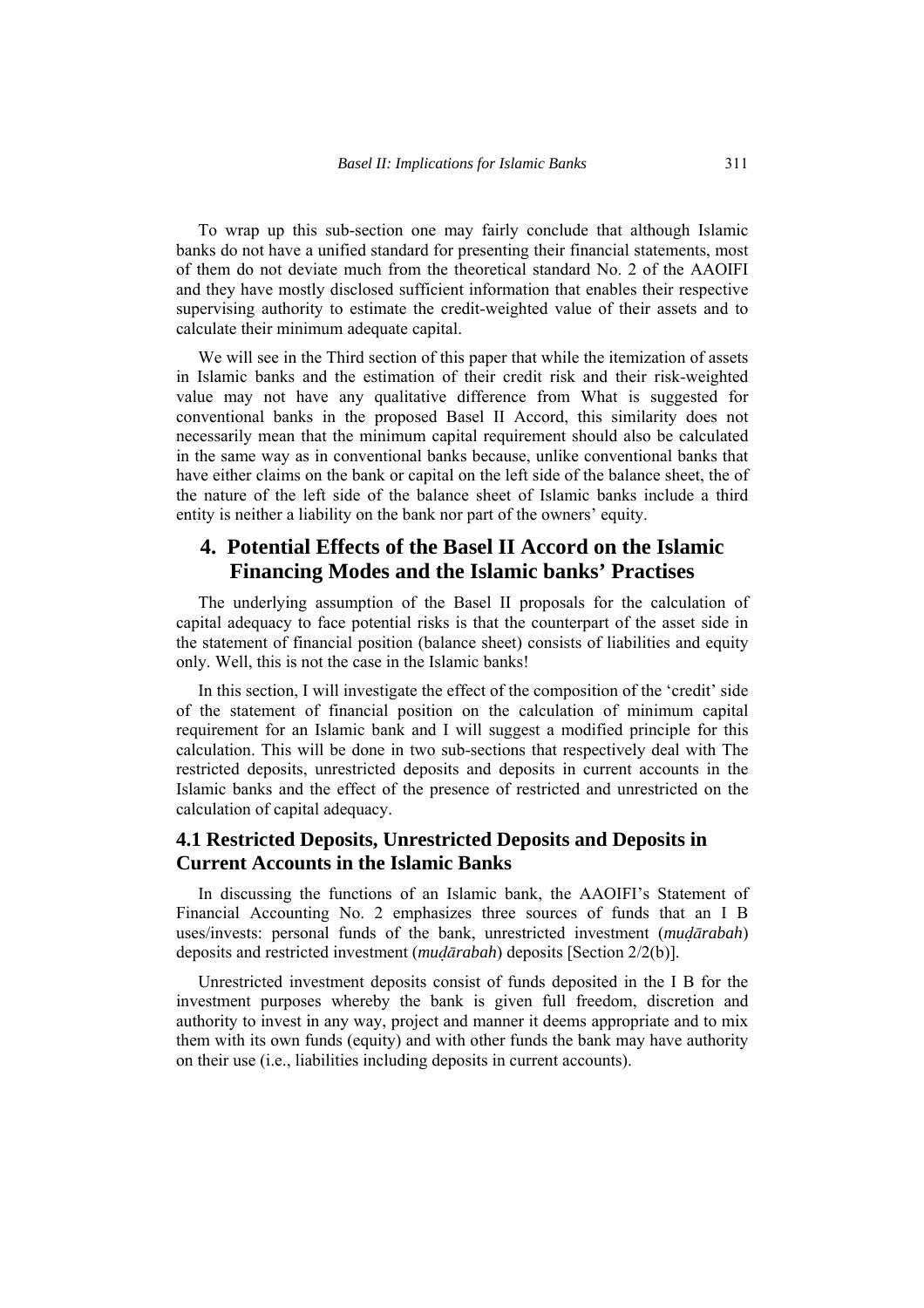On the other hand, restricted accounts are received by the bank for investment in specific projects, funds or any other kind of restriction in such a way that the bank must not mingle them with its own funds or within its investment pool. Restricted deposits may be given to the bank on the basis of *mudarabah* (profit sharing) or on the basis of agency contract whereby the bank is compensated in the form of either a lump sum or a percentage of funds invested regardless of the result of investment.

The treatment of these two categories of deposits is different from liabilities. Financial Accounting Statement No. 2 continues to require that the statement of financial position must mot include either of them under the title of 'liabilities' because neither of them represents a claim on the bank. It argues that under liabilities only claims that are a binding obligation on the bank must be included [Section 4/1/2]. Since both kinds of deposits are subject to profit and loss and the bank is not under any obligation to give a return or to guarantee the principal, they must be treated in a way that does not mingle them with claims on the bank.

Unrestricted investment deposits may be included within the statement of financial position on the ground that the I B mixes them with its own personal funds and with funds sourced out in the form of pure liability and then uses/invests them at its own discretion; but they must have a separate category under the title of "equity of unrestricted investment account holders" [Section 4/1/3].

On the other hand, the restricted funds must have their own statement of financial position totally independent from that of the I B. In this regard, the AAOIFI's Financial Accounting Statement No. 2 adds another statement to the set of financial statements an Islamic bank must present periodically [Section 3(b)]. This is reinforced in Section 4/5 that deals with the 'Statement of Changes in Restricted Investments and their equivalent.' This statement requires the full disclosure of the balances of these deposits, additions and withdrawals of their holders, profits/losses from operations during the period and share of the I B whether as a percentage of balances invested, a share of net profit or a given lump sum.

The Financial Accounting Standard No. 5 that deals with the "disclosure of bases for profit allocation between the I B owners' equity and investment accounts holders" highlights the rules of calculating the profits distribution between the bank and the holders of each of these two accounts which is obviously a matter that is not at all mentioned in the Basel II proposals.

Finally, I must add that all the seven Islamic banks that we sampled above abide by the essence of these standards. They show the unrestricted deposits independent from liabilities in their statements of financial positions and have a separate statement for the restricted deposits.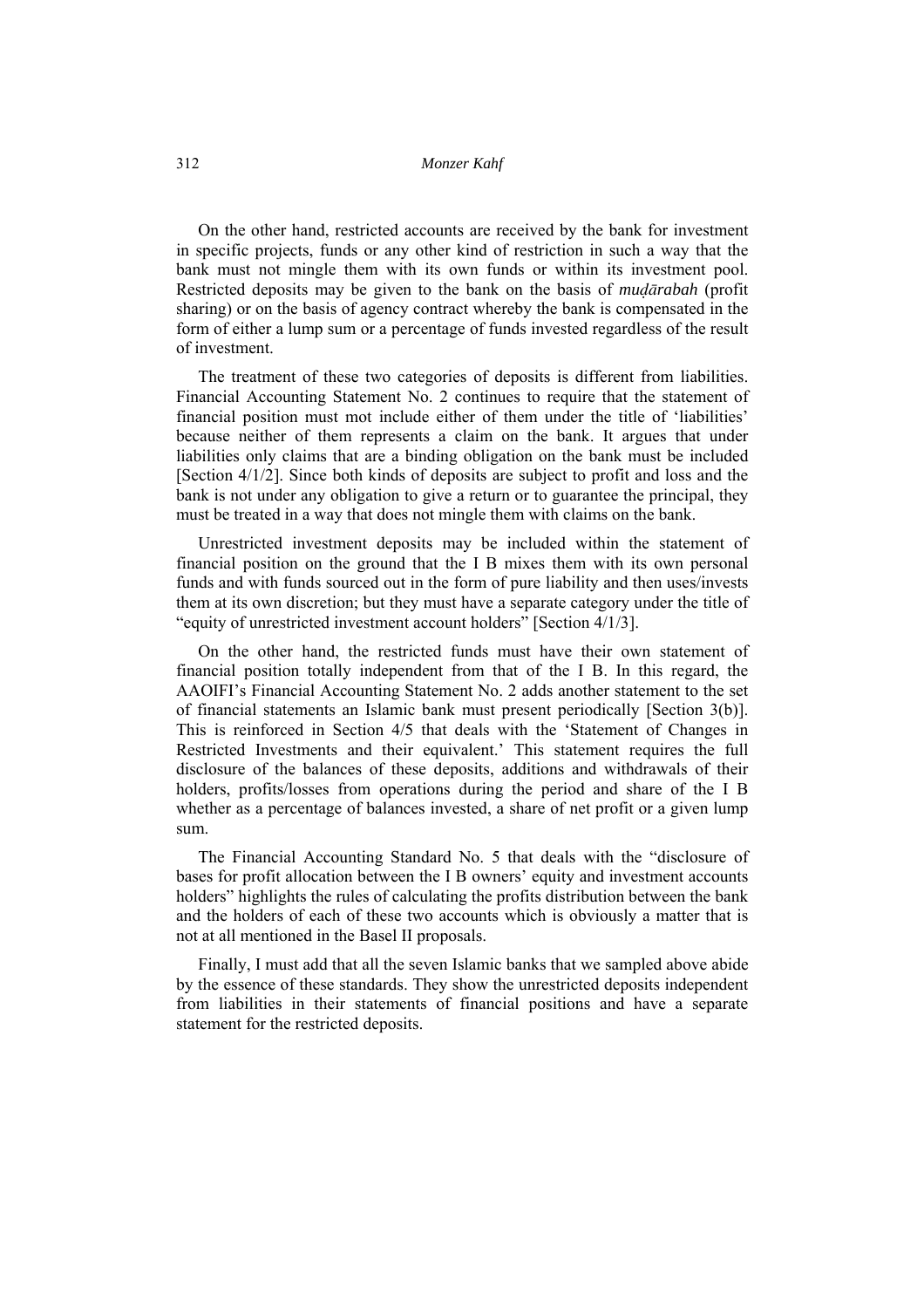## **4.2 Does the Presence of Restricted and Unrestricted Deposits Matter for the Calculation of Capital Adequacy?**

What is the effect of the presence of unrestricted investment deposits in the 'credit' side of the statement of financial position and of a separate statement for restricted deposits on the objectives of the Basel II proposals? To answer this question we need to look from two angles. First, while the objective of the Basel II is to calculate a minimum capital requirement that can stand up to the risks' exposure, the different kinds of risk have different effects on this minimum capital. We have then to look at the effect of the treatment of these two kinds of investment deposits from the point of view of each of the operational risks, credit risk and trading book risks that are the focal issues of the Basel II proposals. Additionally, we need to explore the potential or expected position of the supervisory authorities in regard to the risks to which both the restricted and the unrestricted investment deposits are exposed to; would instability in these two kinds of deposits have a negative effect on the solvency of a given Bank and/or the banking industry in general? And if not, would the supervisory authority be indifferent to such instability?

#### **4.3 Operational Risks in Islamic Banks**

Qualitatively speaking, operational risks are the same in Islamic banks as they exist in conventional banks that operate in the same business environment. Consequently, if operational risks affect all the assets of an Islamic bank, their counterpart on the 'credit' side of the statement of financial position is the total of equity and unrestricted deposits together, not owners' equity alone. This instantly leads to a reconsideration of the structure of the standards for capital requirement in relation to operational risks' exposure.

The reason is that the I B's share holders are not responsible towards the holders of unrestricted deposits for losses that result from normal conduct of business as implied by the *mudarabah* contract that governs their relation. The responsibility of the I B's Share holders is limited to three cases only: 1) violation of the contract on the part of senior management; 2) neglect of applying normal prudential rules of the banking business; and, 3) intentional fault by senior management. On the other hand, any risk of loss that may result from inadequate of failed internal processes, systems, staff and legal advice or from external events are not covered in the I B's liability to holders of unrestricted deposits unless they ca be proven as resulting from any of the above three cases.

In the final analysis, while it can strongly be argued that we need to consider unrestricted deposits as equity when we calculate the minimum equity needed to face operational risk exposure, we have to give certain allowance to the limited liability of the I B towards the holders of these unrestricted deposits. The mishap at the Islamic Bank of Dubai in 1999 may be a typical example of such limited liability that calls for adequacy of share holders' equity to face such risk exposure.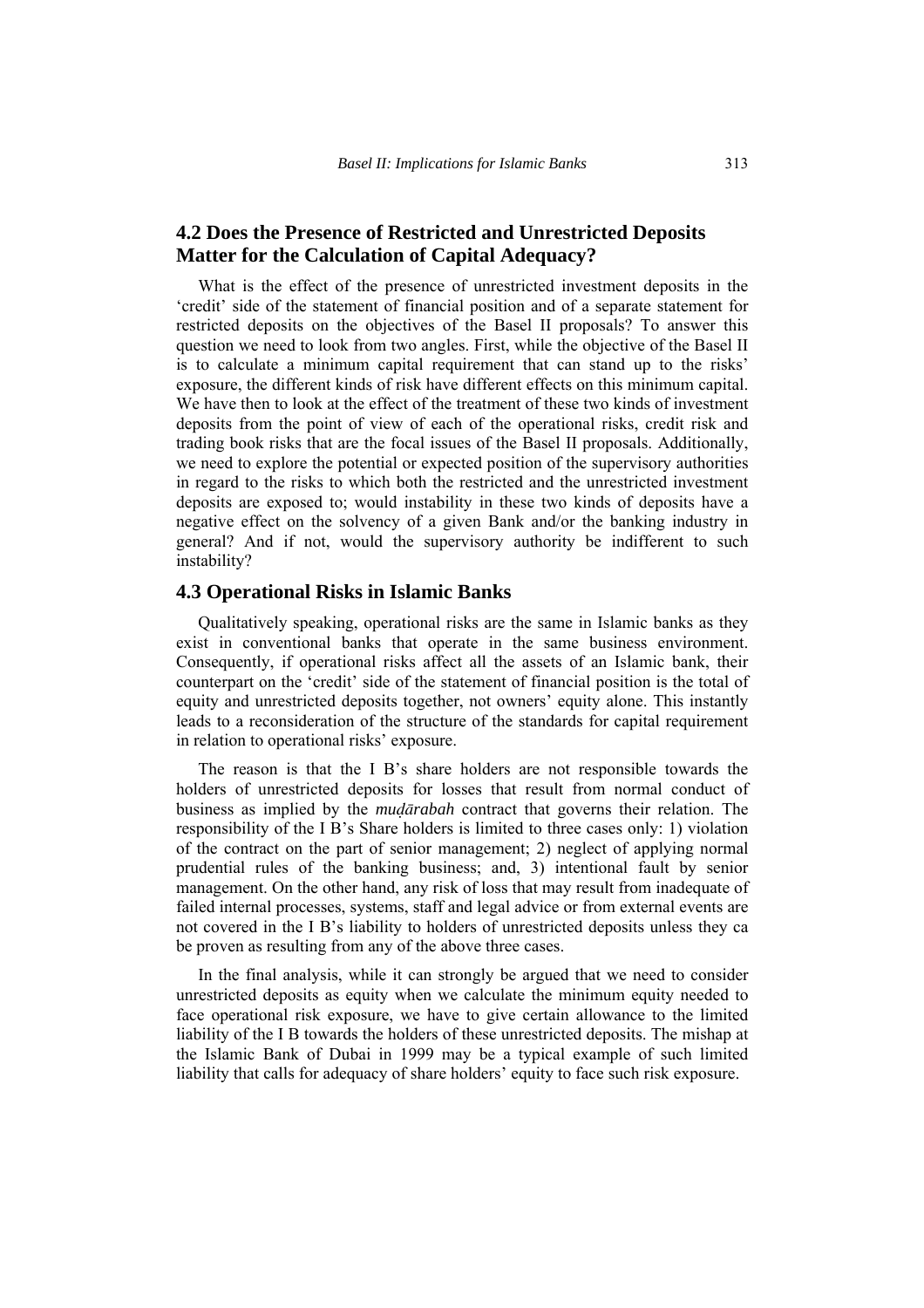#### 314 *Monzer Kahf*

Consequently, while we do not disagree with the Basel II Committee on the use of gross income as a proxy of operational risk exposure and on the use of either the Basic Indicator Approach, the Standardized Approach or the Advanced Management Approach to measure the operational risk exposure, the outcome of this calculation for an Islamic bank must be a total equity requirement, that consists of both owners capital and the equity of the unrestricted-deposits holders). The distribution of this operational-risk exposure equity charge between the two kinds of equities must, then, take into consideration the limited liability of the I B's owners toward these depositors in a way that does not distribute the equity charge proportionately but gives more weight to the I B's owners' equity. Therefore, this can be expressed as a reduction in the parameter, or multiplier, used for I Bs in comparison with that suggested by the Basel II for conventional banks.

It may be prudent to estimate an Islamic banking industry parameter that should be developed specifically for Islamic banks on the same basic rules that are used by the Committee to derive its indicator. Such an indicator may then be used as a coefficient or parameter for calculating the minimum capital requirement that stands for operational risk exposure.

### **4.4 Credit Risk Exposure in Islamic Banks**

Here again, we should consider the equity of the unrestricted deposits holders vis-à-vis credit risk exposure because they share losses resulting from debtors' default on equal footing.

While this statement is generally consistent with the *mudarabah* agreement and with the AAOIFI financial accounting statement No. 2, certain detailed qualifications should be added. First, it is known that Islamic banks treat funds in current accounts as loans guaranteed to lenders and uses them as being 'funds given with authorization to use' on the assets side. This implies that in weighing the ratio of distributing the risk between share holders equity and unrestricted deposits holders we must add to shareholders equity all the funds the bank uses and guarantees. Second, certain Islamic banks declare that they leave certain percentage of unrestricted deposits idle without being invested. The *mudarabah* contract implies that this percentage must not be charged any losses that result from debtors' default. Consequently, this percentage must also be excluded when we consider the distribution of credit risk between the two kinds of equities. Third, the past experience of the Islamic banks over three decades indicates that there were events in which the share holders and the senior management felt certain moral responsibility, or at least moral desire, to voluntarily relieve owners of unrestricted deposits from certain losses including losses resulting from debtors' default. Would any supervisory authority like to take a similar position especially that such a behaviour has a tremendous impact on the stability of deposits and on the Islamic banking industry at large? I argue that the supervisory authority has a moral and economic responsibility to impose such kinds of restrictions on the behaviour of the senior management of Islamic banks. This would mean higher weight of share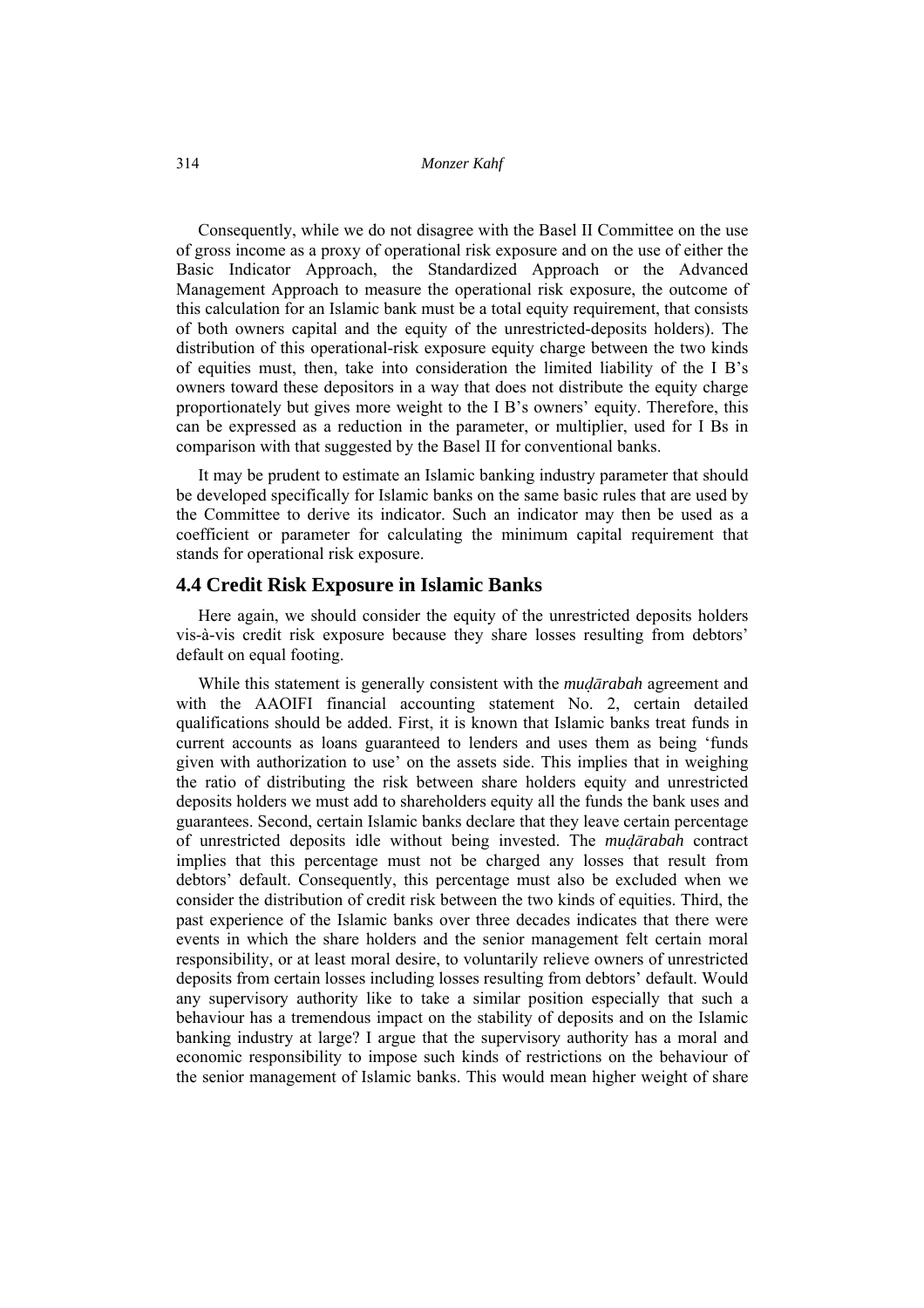holders equity in shouldering credit risk distribution. Fourth, the previous point is reinforced by the fact that unrestricted deposits are included within the statement of financial position of the I B since this inclusion make them a part of the financial position because, according to the AAOIFI statement of financial accounting No. 2, the I B is authorize to use them in investment at its own discretion. This discretionary use must impose a counterpart burden on the I B, otherwise the responsibility would not mach liability!

The quantitative effect of these elements should be estimated and incorporated into the parameters used in the calculation of the minimum capital requirement in Islamic bank regardless of which approach a given I B used in estimating the credit risk weighted assets. However, it should be noticed that while the minimum share holders equity requirement for credit risk in Islamic bank must be lower that its counterpart in conventional banks because credit risk is also shouldered by unrestricted deposits owners, the above mentioned elements favour the latter in the distribution of the credit risk burden.

#### **4.5 Trading Book Risk in I Bs**

 $\overline{a}$ 

For the first instant, one may tend to argue that trading book risk, as defined in the Basel II Agreements, must be irrelevant to Islamic banks because they do not hold short term securities and do not trade commodities on the exchange market.<sup>18</sup>

But when we compare statements of financial positions of Islamic banks with conventional banks we will find a few new items of assets that are normally alien to conventional banks. These 'strange' items include: investment in sister companies, investment in real estates intended for trading, long term investment in industries and business (usually in the form of shareholding), investments in real estates, etc. These kinds of investments are not usual nor customary in conventional banks, hence, they are not included under the trading book assets as defined in the Basel Agreements, yet do expose the Islamic banks to substantial amount of risk that is, of course, shared by the owners of unrestricted deposits. While these investment may, sometimes, not carry a risk weight higher than the risk weight of commodity positions, they definitely expose the I Bs to a kind of trading book risk that is much higher than that of short term tradable securities, especially commercial papers, and their like, that are common in the trading books of conventional banks. These kinds of investment are sometimes referred to *de-jure*

<sup>&</sup>lt;sup>18</sup> This may seem surprising to many including those who believe in the two tier *mudarabah* and those who think that the Islamic banks' involvement in *murabahah*, international *murabahah* and international *Tawarruq*. The actual fact is that the involvement of the Islamic banks in the organized markets of commodities and short run securities is extremely trivial and momentary as they immediately shift their purchased commodities into debts on the "other party" to the extend that in their statements of financial positions one can't trace commodities and short term securities assets.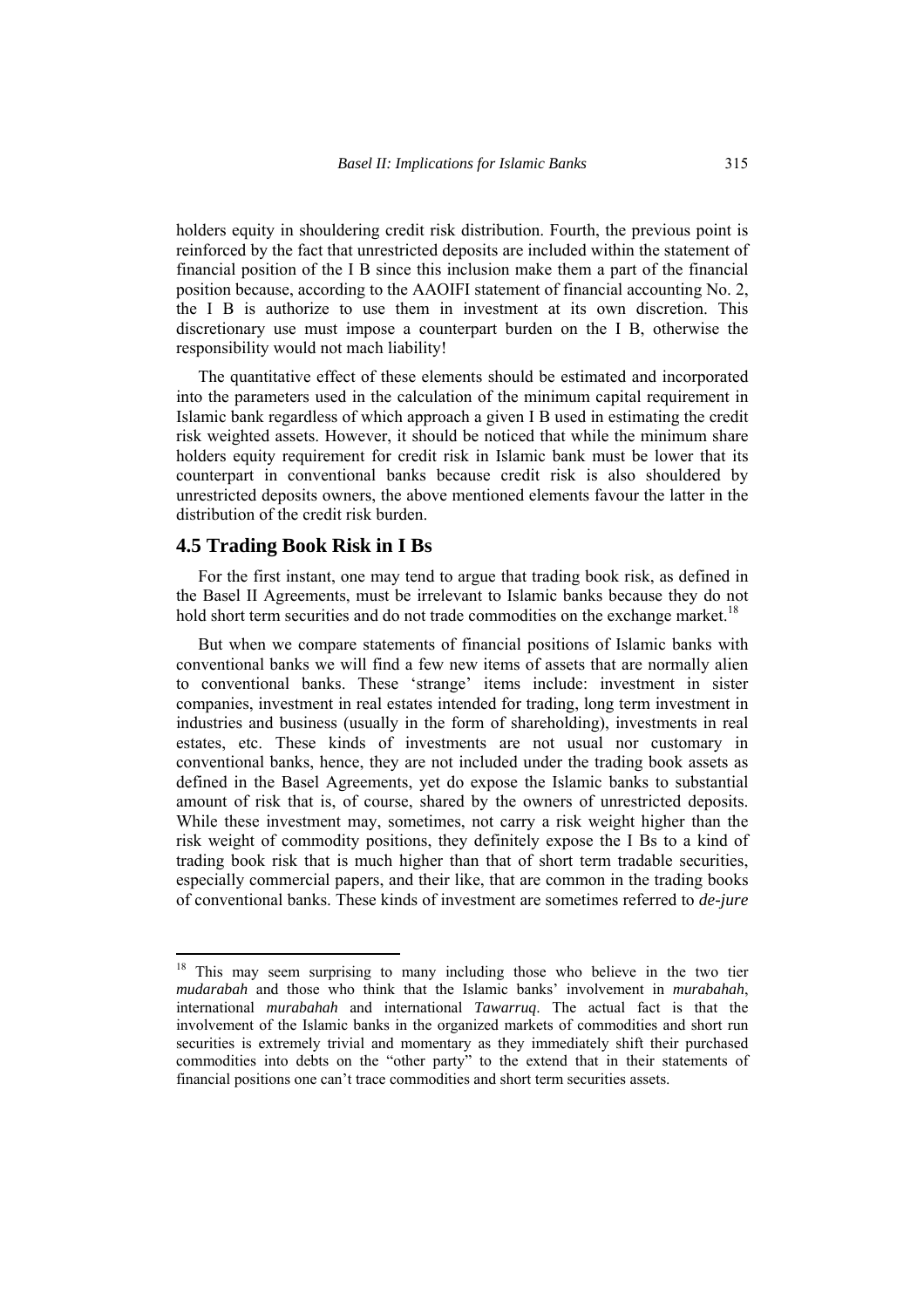in the banking laws as done by the recently amalgamated act of the central bank and banking system in Kuwait.

Although we may be able to squeeze some of these investments, such as investments in subsidiary companies, under categories 11 and/or 12 with regard to credit risk, it seems that even investments in subsidiaries take in Islamic banks a dimension different from their conventional counterpart. Additionally other kinds of investments have no reference in the Basel II proposals unless we are willing to let them be lump summed under high risk assets an apply the same risk weighing parameter of 150%-350%.

I argue that there is a pressing need to develop risk weighting standards and processes of adequate equity estimation in the Islamic banks that call for stringent equity requirements as well as more elaborate disclosure requirements than those suggested in Basel II Proposals, if we want to avoid the especially bad experience of some Islamic banks in this regards.<sup>19</sup> In our example of 7 I Bs, the total of trading book and quasi-trading book investments represent 5% to 26.3% of their total assets.

The supervisory authority has a duty, similar to that envisioned by the Basel II proposal, to assure capital adequacy in Islamic banks at a level that matches this kind of trading book risk exposure that is several times higher than that the trading book risk encountered in conventional banks without loosing the principle of including the owners of unrestricted deposits in shouldering this risk up to a fair limit that reflects the essence of the *mudarabah* contract and the level of disclosure in the relation between the IB and owners of unrestricted deposits.

### **5. Conclusion**

In a nutshell, this paper argues that:

1. Islamic bank have qualitatively similar credit risk to conventional banks, therefore the processes of the calculation of minimum equity requirement for credit risk exposure should not be different from the methodologies proposed for conventional banks. This means that the I Bs can go along with this part of the Basel II Proposed Accord and the supervisory authorities would be fair in asking them to abide by these proposals.

2. In Islamic banks, equity must be interpreted to include the equity of shareholders and the equity of the owners of unrestricted deposits because the latter carry their share of the risk of losses by virtue of the *mudarabah* contract.

<sup>&</sup>lt;sup>19</sup> Specifically the case of Bank al Taqwa that was essentially ruined because of un-prudent placement of funds in these kinds of investment.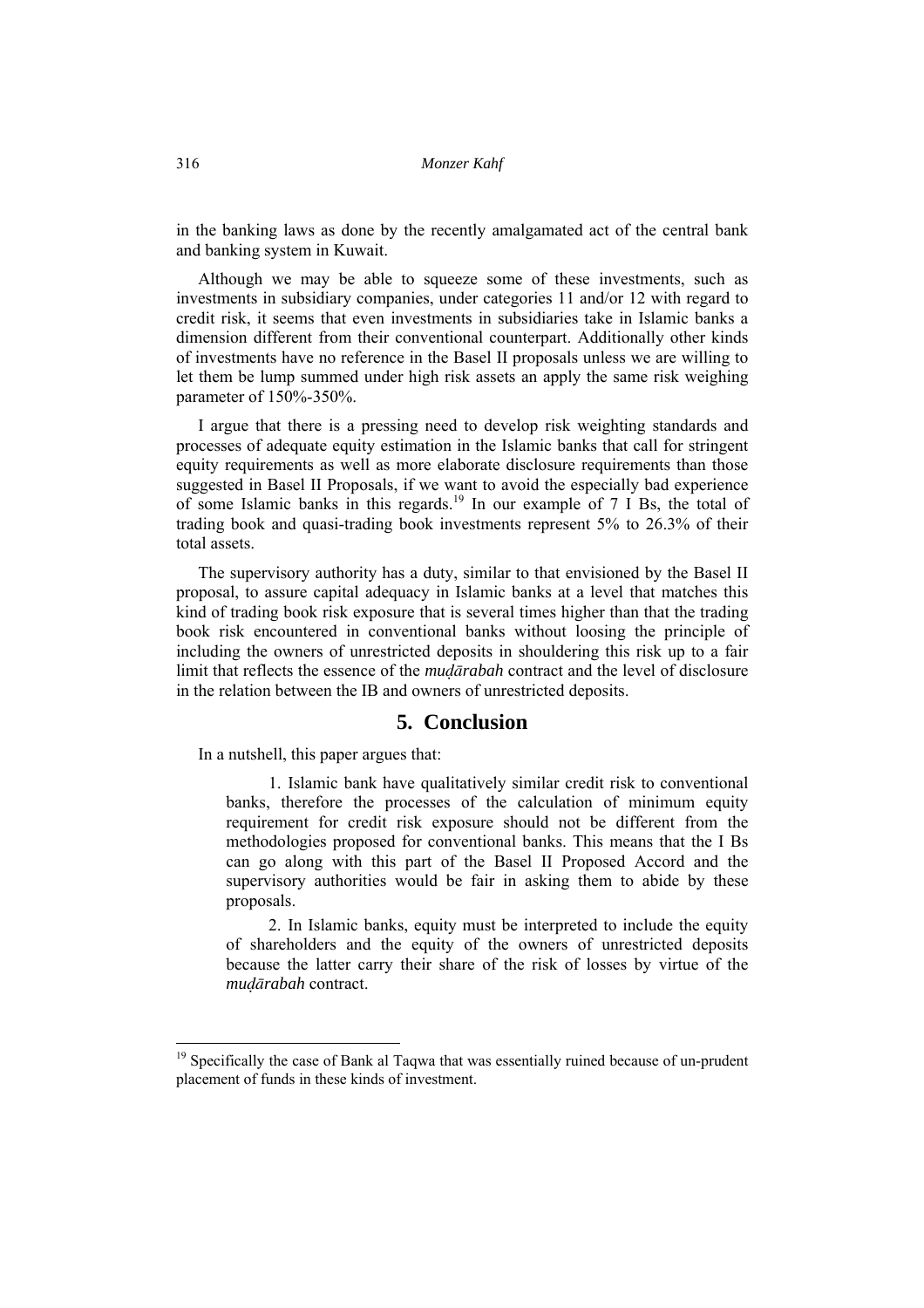3. Elements of fairness must be taken into consideration in distributing the losses as well as in distributing equity charges between the share holders and owners of unrestricted deposits.

4. The portion of operational-risks minimum capital charges to share holders in Islamic banks is apparently lower than their counterpart in the conventional banks. Here again the reason is the *mudarabah* contract that does not charge the *Mudareb* for losses not-resulting from negligence, fraud or violation of contract including violation of normal and customary professional standard practises. This means that while the parameters of operational risk weighing and minimum equity calculation in Islamic banks may be the same as in their conventional counterpart, the capital burden on shareholders should be lower than that in conventional banks.

5. Trading book risks, in their literal sense, rarely exist in Islamic banks but quasi-trading book risks are much higher in I Bs than in the conventional banks. Here again, capital charges should be carried by both shareholders and owners of unrestricted deposits.

6. although the supervisory authorities in countries where there are Islamic banks did not yet fully apply the review procedures suggested in Pillar 2 of the New Basel Accord, the application of these proposals does not pose any theoretical or practical impediment to Islamic banking or to Islamic modes of financing.

7. The same also applies to the disclosure requirements of Pillar 3 since whatever the existing level of disclosure in Islamic bank may be, the additional information and their standardization do not pose any theoretical or practisal difficulties more than they do for conventional banks.

#### **References**

- Luca Errico and Mitra Farahbaksh, "Islamic Banking: issues in Prudential Regulation and Supervision," IMF Working Paper No. WP/98/30, 1998.
- The Accounting, Auditing and Governance Standards for Islamic Financial Institutions, an AAOIFI publication, Bahrain 2003, p. 122.

The Shari<sup>'</sup>ah Standards [Arabic], AAOIFI, Bahrain 2003.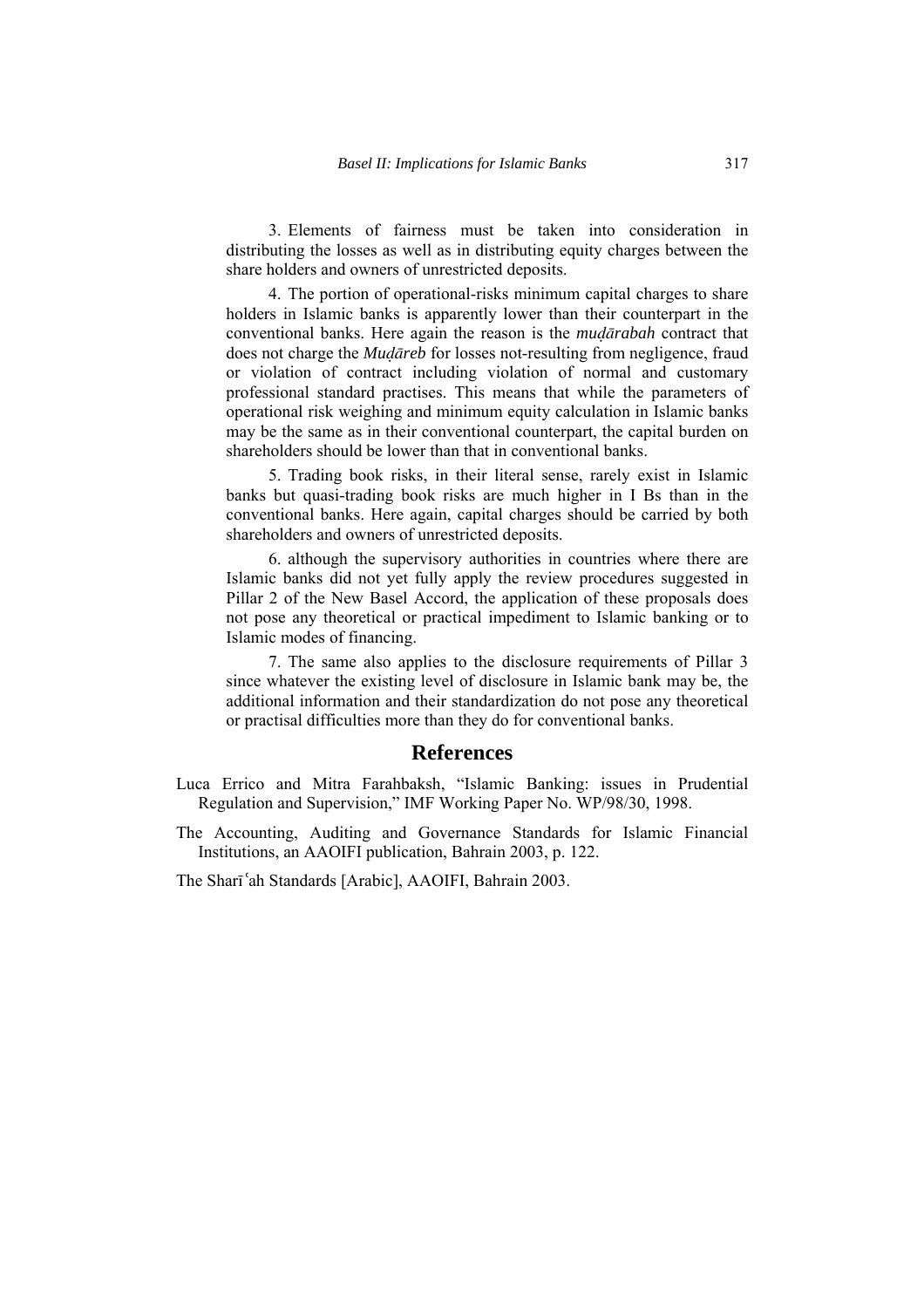THIS PAGE IS DELIBERATELY LEFT BLANK